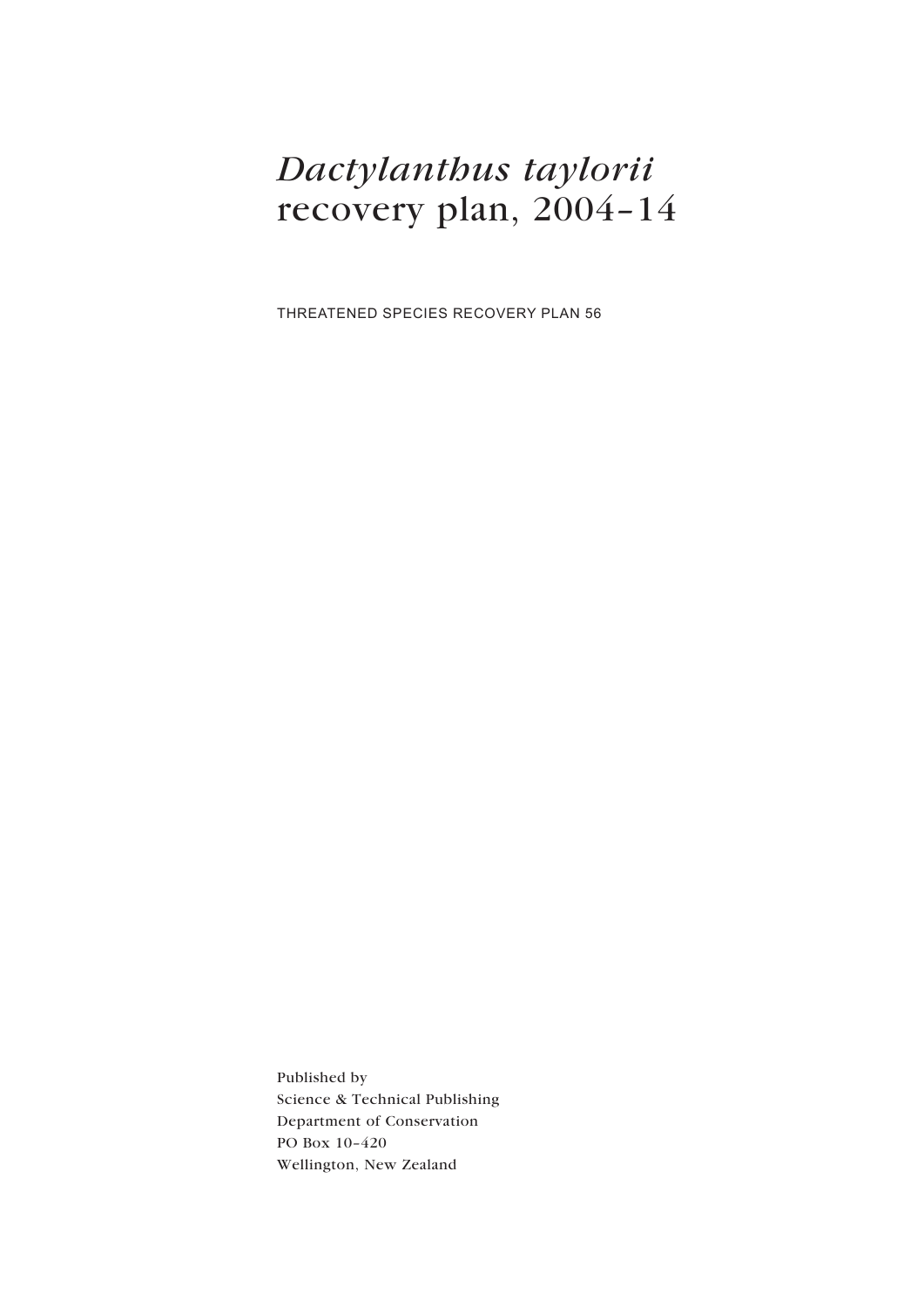Cover: *Dactylanthus taylorii* tuber with a bud, on a plant established from seed in a seeding trial at Waipapa. *Photo: Avi Holzapfel*

Compiled by: G.D. La Cock, S. Holzapfel, D. King, and N. Singers

Individual copies are printed, and are also available from the departmental website in pdf form. Titles are listed in our catalogue on the website, refer http://www.doc.govt.nz under Publications, then Science and research.

© Copyright October 2005, New Zealand Department of Conservation

ISSN 1170–3806 ISBN 0–478–14027–4

This report was prepared for publication by Science & Technical Publishing; editing by Helen O'Leary and layout by Ian Mackenzie. Publication was approved by the Chief Scientist (Research, Development & Improvement Division), Department of Conservation, Wellington, New Zealand.

In the interest of forest conservation, we support paperless electronic publishing. When printing, recycled paper is used wherever possible.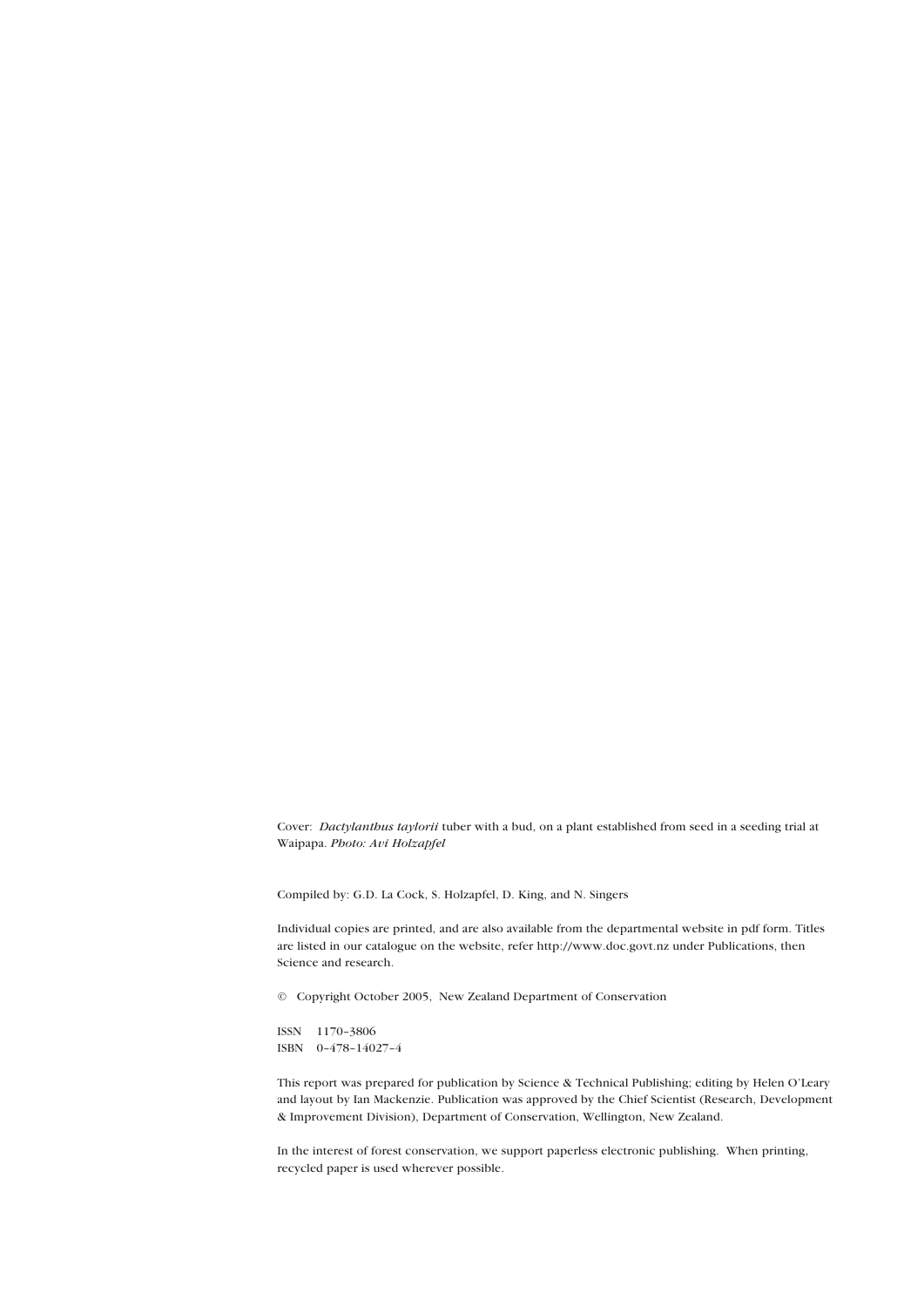# Contents

|     | Abstract                                                 |               |
|-----|----------------------------------------------------------|---------------|
| 1.  | Introduction                                             | 6             |
|     | 1.1<br>Terminology                                       | 6             |
| 2.  | Ecology and biology of Dactylanthus taylorii             | 7             |
| 3.  | Cultural importance                                      | 8             |
| 4.  | Past and present distribution                            | 8             |
| 5.  | Threats and agents of decline                            | $\mathcal{P}$ |
| 6.  | Past and current management                              | 9             |
| 7.  | Public awareness                                         | 10            |
| 8.  | Status and species recovery principles                   | 10            |
| 9.  | Options for recovery                                     | 11            |
|     | 9.1<br>Option $1$ —do nothing                            | 11            |
|     | Option 2-undertake national priority work<br>9.2         | 11            |
| 10. | Recovery vision and goals                                | 11            |
|     | 10.1<br>Vision                                           | 11            |
|     | 10.2<br>Goals                                            | 11            |
|     | 10.2.1<br>Long-term goal (50 years)                      | 11            |
|     | 10.2.2 Short-term goal (10 years)                        | 12            |
| 11. | Implementation of the work plan                          | 12            |
| 12. | Work plan                                                | 12            |
|     | 12.1<br>Theme 1: management                              | 12            |
|     | 12.1.1 Topic 1: Planning                                 | 12            |
|     | Topic 2: Survey<br>12.1.2                                | 13            |
|     | 12.1.3 Topic 3: Legal protection and other legal matters | 14            |
|     | 12.1.4 Topic 4: Threat management                        | 14            |
|     | 12.1.5 Topic 5: Monitoring                               | 15            |
|     | 12.1.6 Topic 6: Translocation                            | 16            |
|     | Topic 7: Ex-situ cultivation<br>12.1.7                   | 17            |
|     | Topic 8: Experimental management techniques<br>12.1.8    | 18            |
|     | 12.2<br>Theme 2: working with the community              | 18            |
|     | Topic 1: Tangata whenua<br>12.2.1                        | 18            |
|     | Topic 2: The community<br>12.2.2                         | 19            |
|     | 12.2.3 Topic 3: Private landowners and land managers     | 21            |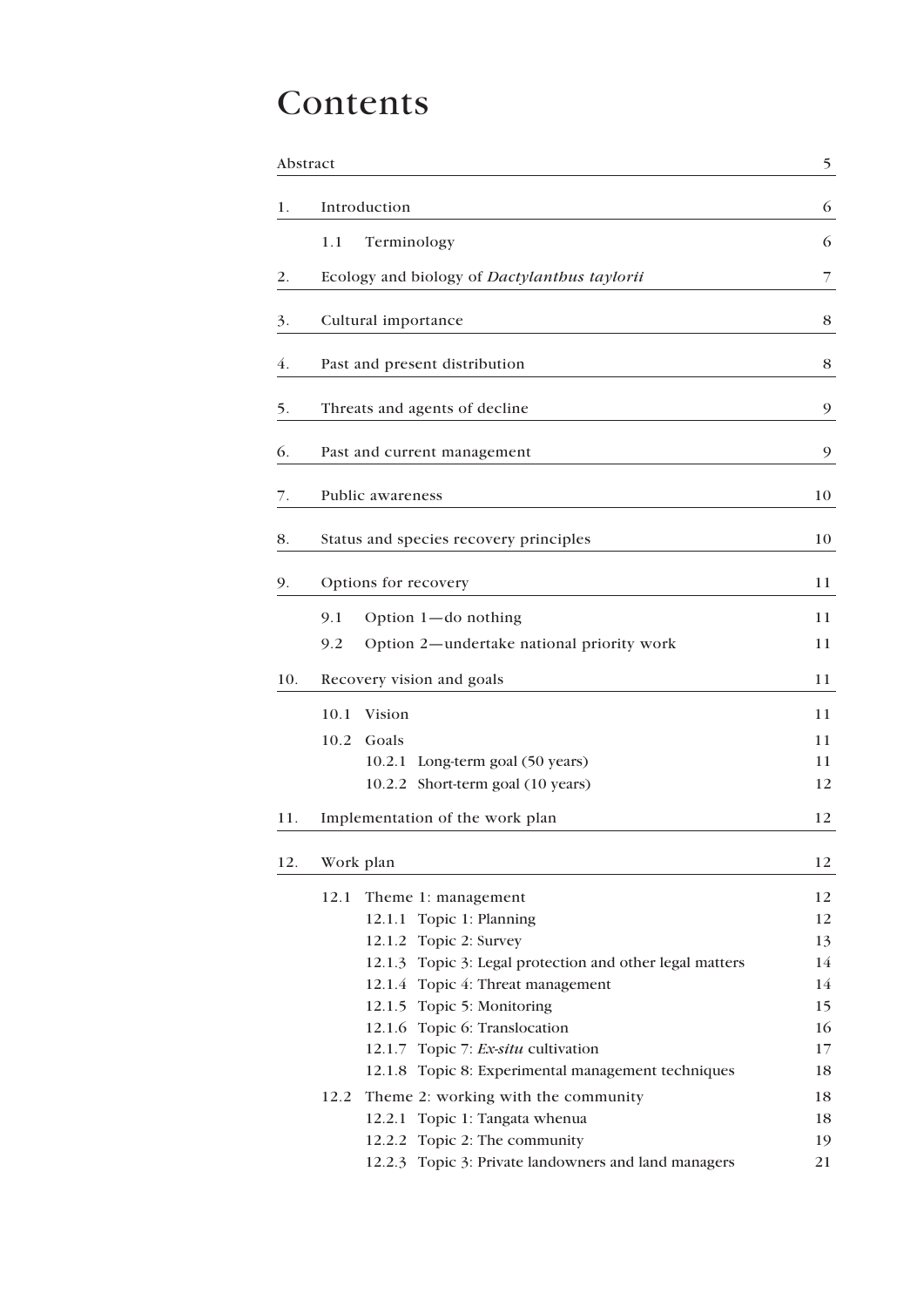|     | 12.3 Theme 3: research                             | 21 |
|-----|----------------------------------------------------|----|
|     | 12.3.1 Topic 1: Agents of decline                  | 21 |
|     | 12.3.2 Topic 2: Taxonomy and genetics              | 22 |
|     | 12.3.3 Topic 3: Autecology and population dynamics | 23 |
|     | 12.3.4 Topic 4: Ecosystem                          | 23 |
|     | 12.3.5 Topic 5: Social                             | 24 |
| 13. | Plan term and review date                          | 24 |
| 14. | Acknowledgements                                   | 24 |
| 15. | References                                         | 25 |
|     | Appendix 1                                         |    |
|     | Putative hosts for dactylanthus                    |    |
|     | Appendix 2                                         |    |
|     | Sites of national importance for dactylanthus      | 28 |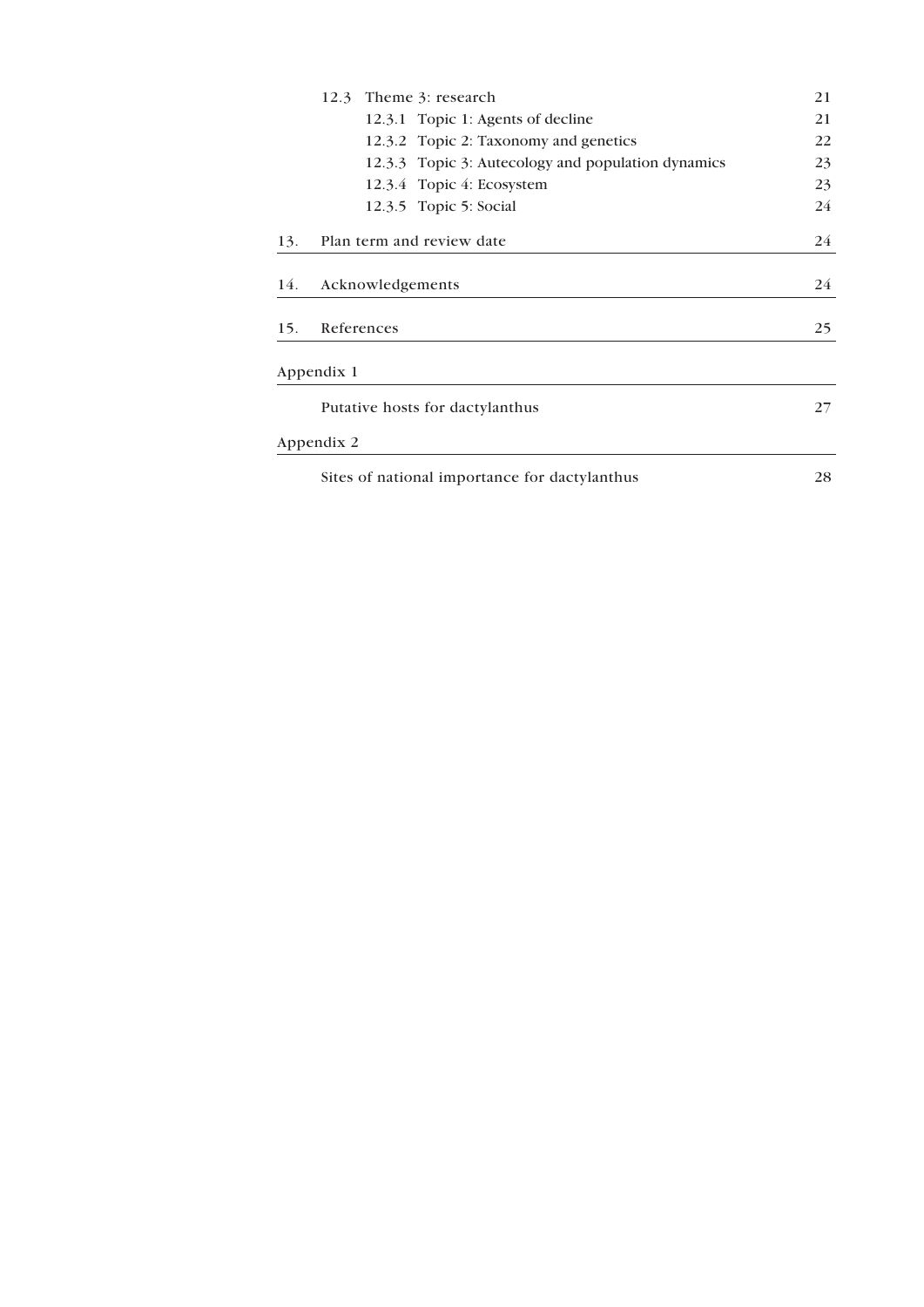## <span id="page-4-0"></span>*Dactylanthus taylorii* recovery plan, 2004–14

THREATENED SPECIES RECOVERY PLAN 56

## ABSTRACT

*Dactylanthus taylorii* (dactylanthus) is an endemic parasitic flowering plant threatened with extinction. A review of the 1995 *Dactylanthus taylorii* Recovery Plan recommended that the Dactylanthus Recovery Group be maintained, and that a revised plan be produced for the period 2004–14 (this plan). The main objectives of the original plan were survey, protection, advocacy, and research on the propagation, genetics, ecology and protection of dactylanthus. This revised plan reflects the progress made by the group, with the focus shifting to improved management of threats, management of the habitat and ecosystems rather than just dactylanthus and its hosts, and the establishment of new populations or enhancement of existing populations. Long-term goals are identified, and the short-term actions and research needs required to meet these goals are outlined.

Keywords: *Dactylanthus taylorii,* Balanophoraceae, parasitic flowering plant, wood rose, New Zealand

© October 2005, Department of Conservation. This paper may be cited as:

Department of Conservation. 2005: *Dactylanthus taylorii* recovery plan, 2004–14. *Threatened Species recovery plan 56.* 30 p.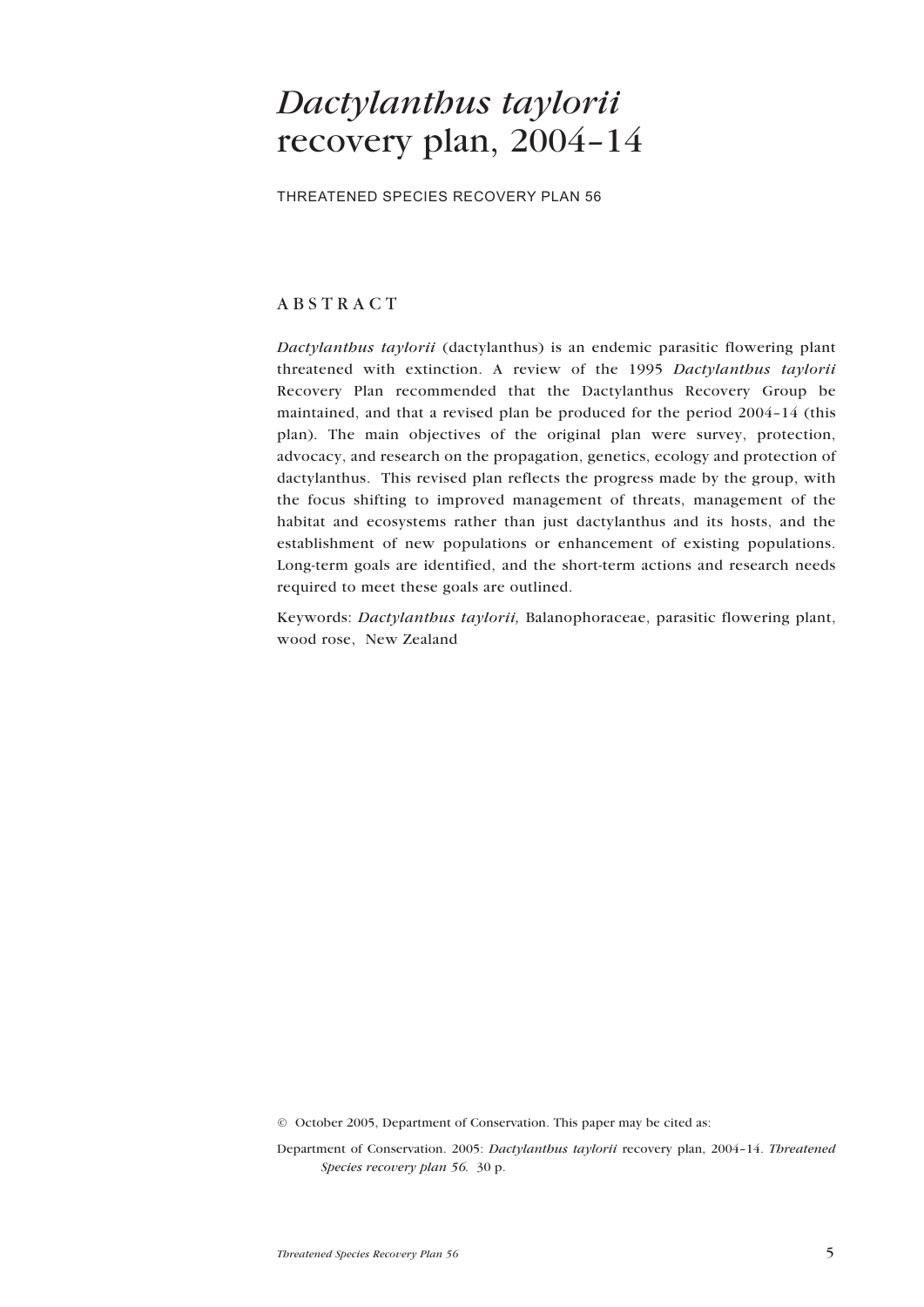## <span id="page-5-0"></span>1. Introduction

*Dactylanthus taylorii* Hook f. is the only fully parasitic flowering plant endemic to New Zealand. A member of the mainly tropical family of Balanophoraceae, it lives underground attached to the roots of a number of native tree and shrub species, where it forms a characteristic distortion on the host root in the area of attachment (the 'wood rose'). In late summer to autumn, each plant produces inflorescences filled with nectar which grow just above the forest floor*. Dactylanthus taylorii* is considered dioecious, as it usually produces male and female inflorescences on different individuals. The endemic short-tailed bat (*Mystacina tuberculata*) is so far the only confirmed native pollinator. Kiore (*Rattus exulans*), mice (*Mus musculus*) and introduced ship and Norway rats (*R. rattus* and *R. norvegicus*) have been shown to be introduced pollinators, though rats often destroy flowers rather than pollinating them.

The Department of Conservation (DOC) formed a Recovery Group for *D. taylorii* (Molloy 1993) because of concerns which included: its observed failure to reproduce due to browsing of the inflorescence by introduced animals (possums and all species of rats, including kiore); an apparent decline in distribution over the last 50 years; and ongoing destruction of specimens by wood rose collectors. A recovery plan was published in 1995 (Ecroyd 1995). This plan had a term of 5 years. In accordance with the Standard Operating Procedure for species recovery (Brown & Molloy 1999) a decision was made by the Recovery Group to review the achievements to date to help with recommending further planning requirements (Anon. 1999). This review (Holzapfel in press) recommends that a new recovery plan be prepared for dactylanthus, and that the Recovery Group be maintained. The Recovery Group has accepted 'dactylanthus' as the common name for the species.

The recovery planning process provides opportunities for further consultation between the Department, tangata whenua and others regarding management of this species. Those interested in being more involved in management of dactylanthus or in receiving information should also contact the Recovery Group.

### 1.1 TERMINOLOGY

Clump(s): Several individual dactylanthus plants attached to roots in close proximity to each other usually manifest themselves as a clump on the surface of the ground. It is virtually impossible to separate individual plants within these clumps, therefore 'clumps' will be used to refer to these aggregations throughout the plan.

Conservancy(ies): For the purposes of this plan 'conservancy' is used in the inclusive sense, and covers work to be done within a conservancy by conservancy and / or area office staff.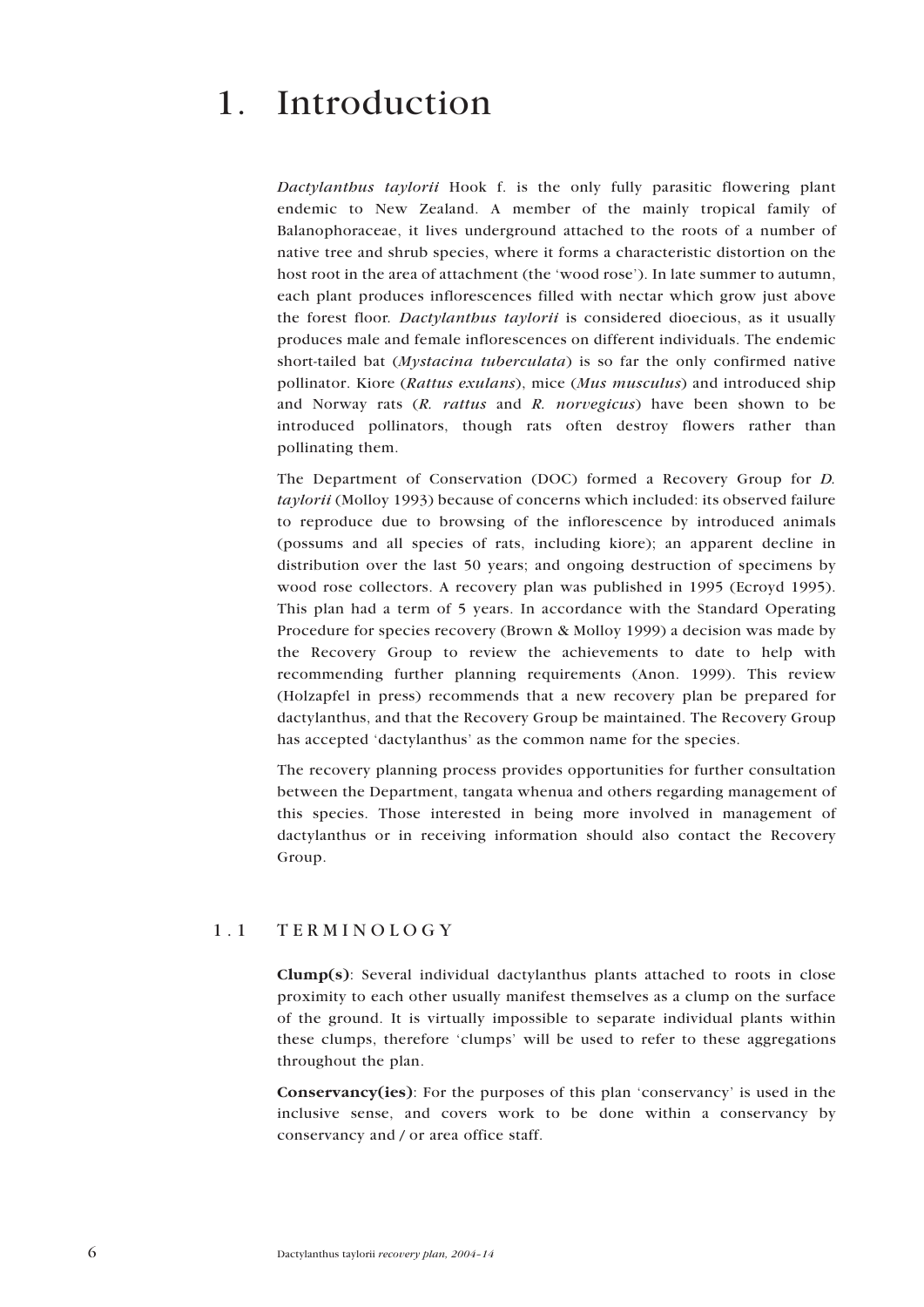# <span id="page-6-0"></span>2. Ecology and biology of *Dactylanthus taylorii*

*Dactylanthus taylorii* is a forest root parasite consisting of a round warty tuber up to 40 cm in diameter<sup>1</sup> attached to the root of a host tree or shrub. In response to an infection by dactylanthus, the area of host root at the attachment site enlarges into a finely grooved disk (the wood rose). Dactylanthus obtains its nutrients from the host plant through this attachment. It has no green leaves or roots of its own. Currently it is known to parasitise about 30 species of native trees and shrubs. Many of these host species are seral and found mainly on forest margins or disturbed areas. Mahoe, lemonwood, lancewood, kohuhu, wineberry, broadleaf, fivefinger, pate, karamu and putaputaweta are common hosts (see Appendix 1 for a full list of host species plus their scientific names). It is not known to parasitise non-native species, gymnosperms or monocotyledons. Dactylanthus tolerates a wide range of environmental conditions but its optimal habitat appears to be damp but well-drained sites. Plants are found from near sea level at East Cape to around 1200 m a.s.l. (see Moore 1940; Ecroyd 1996; Holzapfel 2001 for more detail).

Dactylanthus is considered to be dioecious, with inflorescences containing both male and female flowers being extremely rare. Male plants are significantly more common than females and at some sites the sex ratio can be as high as 20 : 1. There is some indication that newly established plants produce predominantly female flowers (S. (Avi) Holzapfel, DOC, pers. obs.).

The minute flowers are clustered into inflorescences that emerge from the tuber and contain either male or female flowers on several spadices (stalks approximately 2 cm long, covered with flowers). Flowering usually starts in February and extends to May, with the peak in March and April. Male flowers seem to appear before females, and last about 10 days. Female flowers are receptive to pollen for about 10 days. Once pollinated the flowers mature and the spadices gradually elongate. Each inflorescence is capable of producing thousands of seeds with an average of 3600 per inflorescence. Female inflorescence production is variable depending on size. A large female plant is capable of producing over 50 inflorescences in a season. Seed matures over the next 6 months, may remain on the plant for up to 4 years and may be viable for up to 7 years. Seed is small (approximately  $1.6 \times 1.1$  mm), ovoid to spindle shaped, and enclosed in a hard black endocarp. It has a short-lived, thin but fleshy ectocarp layer which degrades as the seed matures (Ecroyd 1995).

The short-tailed bat is the principal native pollinator but its current range only overlaps with dactylanthus at a few sites. Rats and mice now largely perform this function though lizards and insects may also play a small role. Dactylanthus has features typical of bat-pollinated flowers, e.g. large, dull-coloured, robust, bowl shaped flowers which produce large quantities of musky smelling nectar (Ecroyd 1995).

<sup>&</sup>lt;sup>1</sup> This is probably only true for aggregates (clumps). Individual plants will be fist-sized to perhaps soccer-ball sized at most.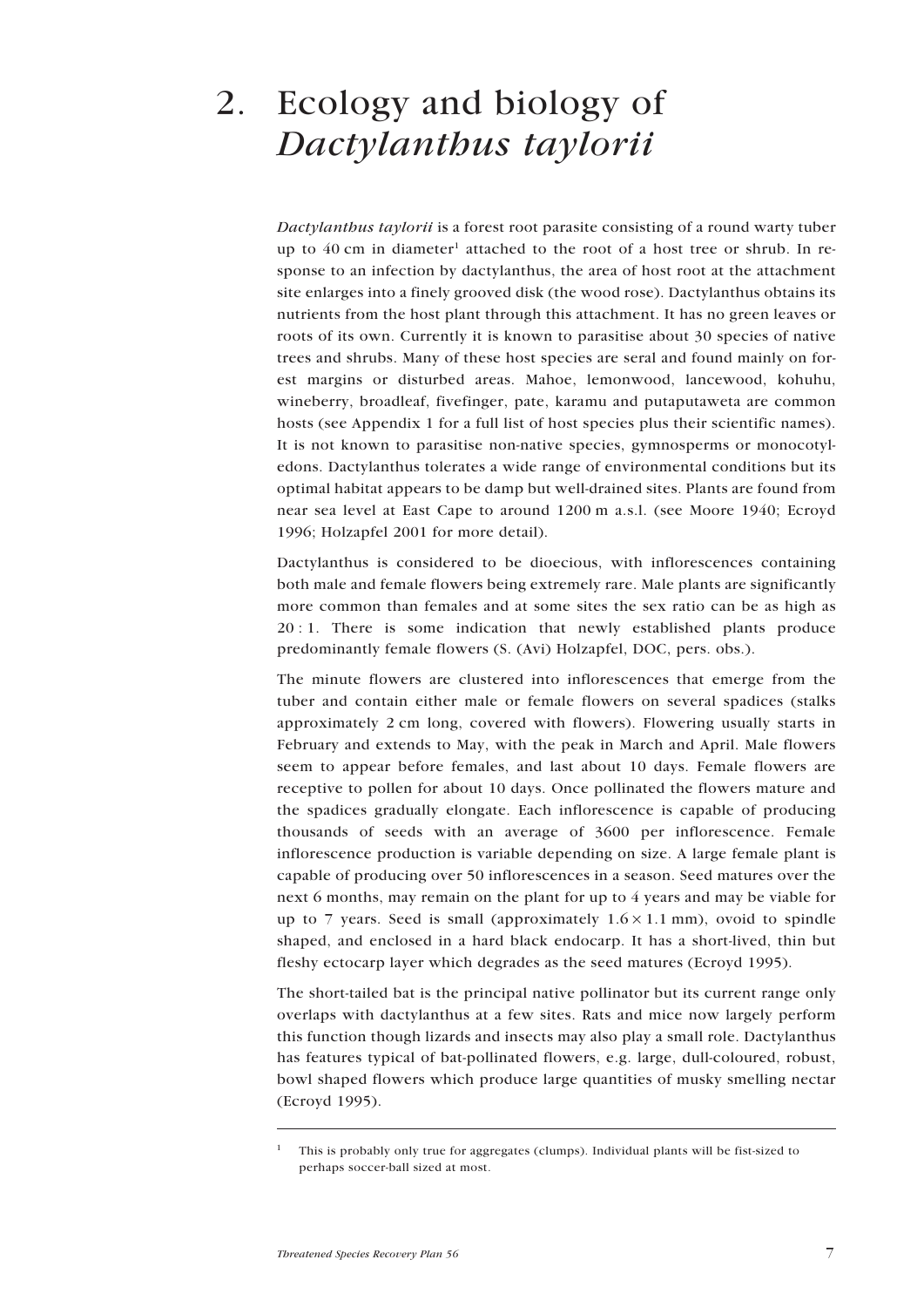<span id="page-7-0"></span>Seed distribution is generally limited to small-scale movements aided by water and gravity. However there is potential for larger scale movement. Meys (2003) found worms were able to ingest and excrete intact seed. Rats were also found to ingest and excrete some potentially viable seed intact. Other forest animals that live and feed in the humus layer (e.g. ratites) may also contribute to some dispersal through incidental or secondary ingestion (Meys 2003).

## 3. Cultural importance

The Maori names for dactylanthus that are currently in use are 'Pua reinga', translated as 'flower of the underworld' and 'wae wae atua', meaning the fingers (foot or toes) of the atua (god).

Dactylanthus is cited as a culinary or medicinal plant in Servant (1973), Brooker et al. (1987) and Riley (1994). However, these claims are considered unlikely, because of confusing use of Latin, Maori, and English names (Holzapfel 2001). Anecdotal evidence exists that dactylanthus was used as a sweetener (nectar) and as a dye (sap). There is a high likelihood that it also has other cultural significance, but this is largely unknown (Melbourne 2001).

The collection of dactylanthus to obtain wood roses for ornamental purposes was a hobby principally of foresters and their families associated with native forestry. Carved wood roses were, historically, often sold in curio or craft shops, and are occasionally still sold. However, the practice of collecting wood roses (and their sale) is actively discouraged and is illegal on land administered by the Department.

## 4. Past and present distribution

Dactylanthus is currently known from Puketi Forest in Northland to Mount Bruce in the Wairarapa, and from Mount Taranaki in the west, to Te Araroa on the east coast. All North Island conservancies have at least one population within their boundary. It also occurs on Hauturu/Little Barrier Island, the only known natural population of dactylanthus on an offshore island.

Pollen records indicate that, historically, it also occurred throughout South Island (Macphail & Mildenhall 1980), but as yet no plants are known from South Island. Herbarium records from the past 150 years show plants from Hokianga in Northland to Kaitoke near Wellington. The type locality is inland from Wanganui (Springer 1994).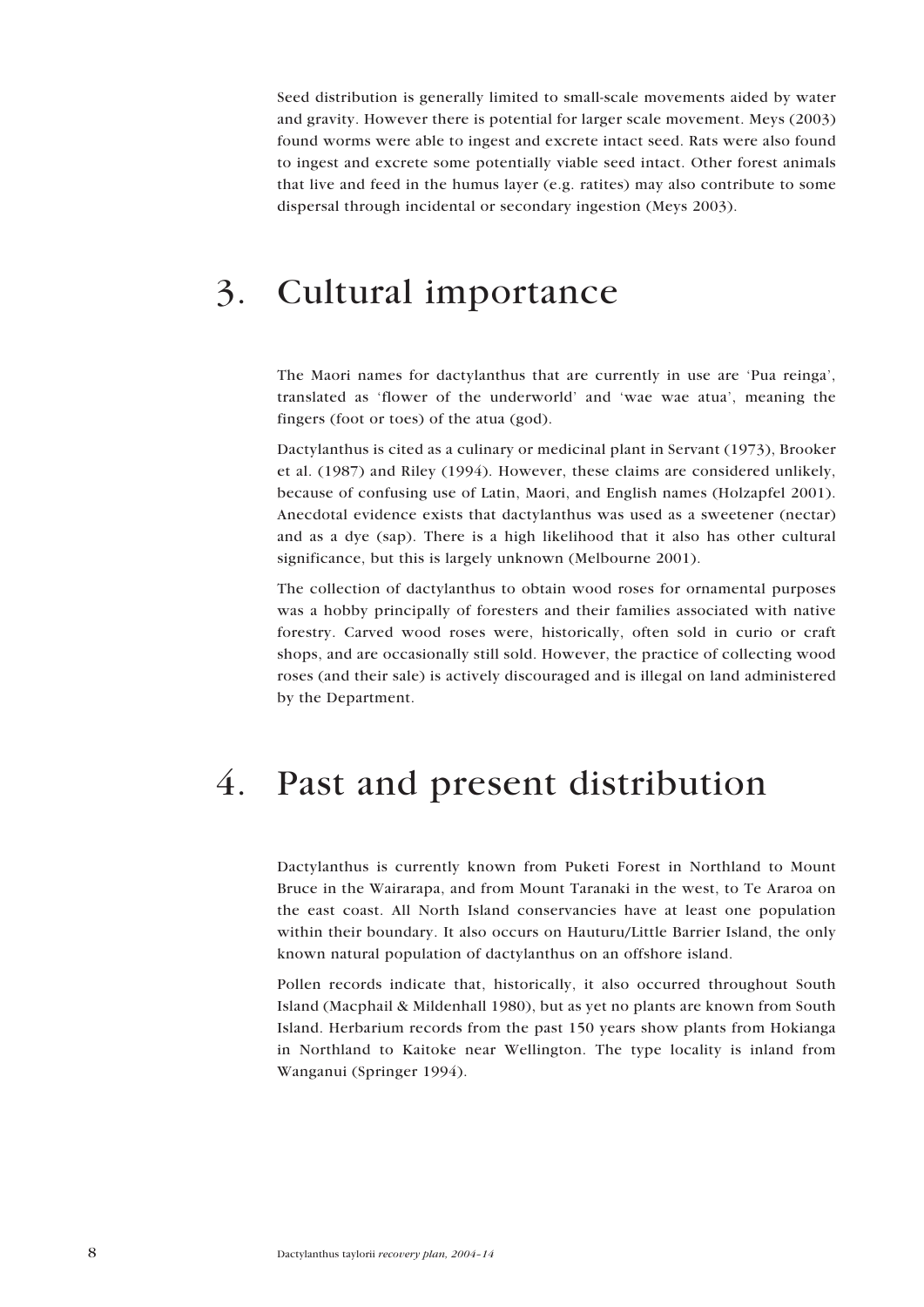# <span id="page-8-0"></span>5. Threats and agents of decline

Dactylanthus flowers are a preferred food source for several mammalian and insectivorous pests, and browsing of flowers limits or prevents seed production. Possums have been credited as the primary agent of decline on the mainland and often remove all inflorescences in the bud stage. Rats also feed on dactylanthus, but damage is highly variable and generally occurs close to or during flowering. Rat browse is most often recorded when possums are controlled or excluded. Kiore have been implicated in their decline on Little Barrier Island and may also have contributed on the mainland since their arrival. Pigs are known to uproot plants (Atkins 2004) although are only likely to target them when flowers are abundant once other pests (e.g. possums) are excluded.

Recently, introduced wasps, honey bees, rabbits and hares have been observed damaging flowers (Anon. 2002). Ungulates (deer, goats, cattle) may also be contributing to their decline by selected removal of host species and through directly dislodging exposed clumps.

Limited predation of seed has also been recorded by rats and mice at Pureora Forest Park and Kakaramea (Meys 2003). Damage appeared to be related to the abundance of the particular rodents and was generally isolated to a few individual clumps.

People also collect dactylanthus and the roots of the host tree for the wood roses. This collecting has resulted in severe depletion or devastation of some populations (see also section 3).

## 6. Past and current management

Management history has followed a natural progression from the protection of individual plants, through to hand-pollination to increase seed set, control of browsers around uncaged populations, and ultimately the successful sowing of seed under suitable hosts. All of these activities have been backed by detailed research and monitoring.

Initial protection measures involved caging individual clumps (Jones 1995). Cages excluded mammalian browsers, particularly possums, but allowed access for the natural (short-tailed bat) and introduced (rats and mice) pollinators. Large cages have been erected over entire populations where this is feasible.

Recent research on protection mechanisms has focused on possum control through the use of poisons and trapping. This has shown that possums need to be controlled to extremely low levels for seed set to occur (N. Singers, DOC, pers. comm. 3 October 2002).<sup>2</sup> Other projects have targeted multiple pests, e.g.

<sup>2</sup> Also included as appendix 2 in the 2001/02 Dactylanthus Recovery Group meeting minutes.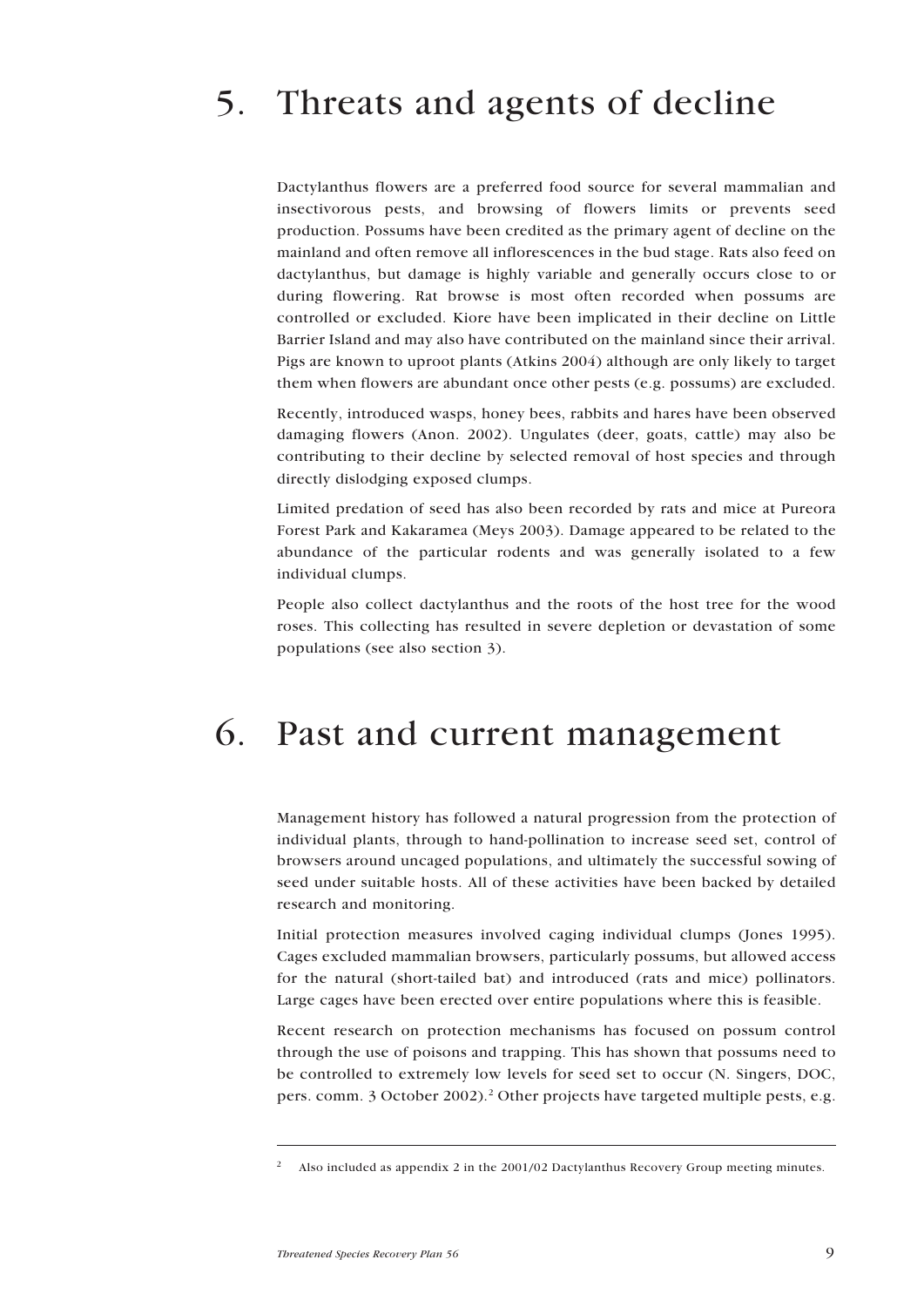<span id="page-9-0"></span>at Te Araroa (Atkins 2004). Controlling pests rather than caging plants has the advantage of benefiting all plants in a population, and not just those that are caged. Host plants and other components of the ecosystem also benefit.

Pollination does not always occur at each clump. Trials with hand pollination revealed that seed set following hand pollination is greater than seed set following natural pollination (N. Singers, DOC, pers. comm. 3 October 2002)<sup>3</sup>. Hand-pollination is now widely used to increase seed set (N. Singers, DOC, pers. comm. 3 October  $2002$ <sup>3</sup>, with a presumed increased chance of recruitment.

Long-term management options recognise the need for several large populations of dactylanthus throughout its distributional range. This can be achieved by protection and, where necessary, population enhancement or establishment at historical or ecologically suitable sites throughout its range. Initial trials with the sowing of seed under suitable hosts have proved successful (Ecroyd 1995; Anon. 2003). The Recovery Group is confident that maintenance or establishment of large populations is now feasible. The idea of establishing populations on browser-free sites such as islands or mainland islands is now a realistic possibility.

## 7. Public awareness

The Dactylanthus Recovery Group has always placed a strong emphasis on increasing public awareness of the plight of dactylanthus, due to the tradition of harvesting wood roses as well as its unusual ecology. Numerous articles have appeared in newspapers or popular magazines (see Holzapfel in press), and a 'Friends of dactylanthus' group has been formed.

Some corporations are now beginning to see dactylanthus as a symbol of their conservation effort, and are keen to include it in restoration plantings. Other private organisations have sponsored the production of fact sheets on dactylanthus.

## 8. Status and species recovery principles

Under the New Zealand threat classification systems applied by DOC (Molloy et al. 2002; de Lange et al. 2004), dactylanthus is classified as being in Serious Decline (Hitchmough 2002; de Lange et al. 2004). It meets the status criterion of having a moderate to large population (> 5000 individuals) and the trend criterion of moderate to large predicted decline (> 30% of total population in

Also included as appendix 2 in the 2001/02 Dactylanthus Recovery Group meeting minutes.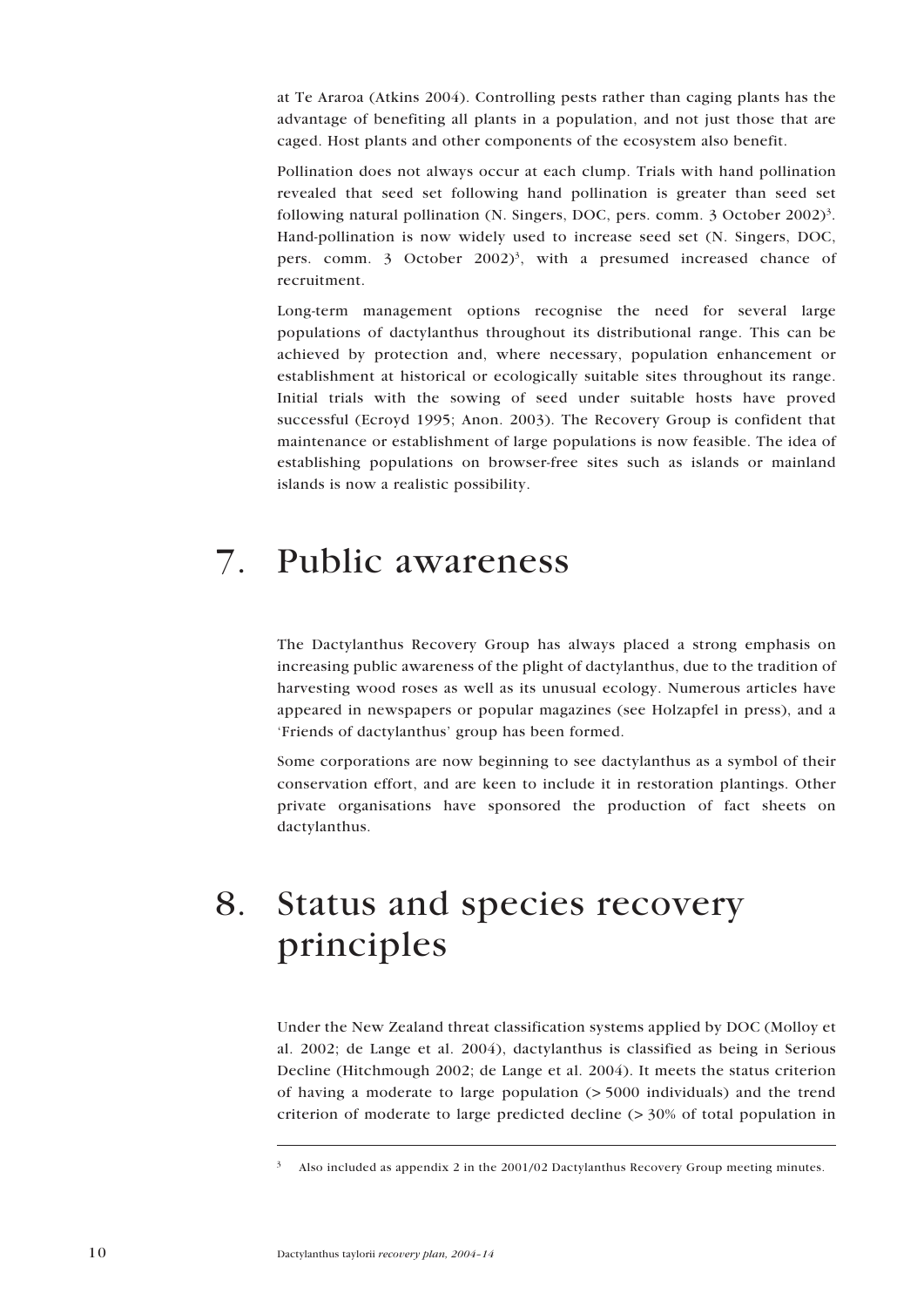<span id="page-10-0"></span>next 10 years). Two qualifiers clarify the Hitchmough (2002) classification: Dactylanthus is conservation dependent (CD) and is suffering from recruitment failure (RF).

Successful recovery will depend on minimising human-induced mortality and maximising recruitment.

## 9. Options for recovery

### 9.1 OPTION 1—DO NOTHING

This option relies on dactylanthus surviving in conservation areas and on private land with no physical protection or active management. This option is not recommended.

## 9.2 OPTION 2—UNDERTAKE NATIONAL PRIORITY WORK

Undertaking national priority work involves using threatened plant recovery tools to co-ordinate required management work and research needs. This is the preferred option.

## 10. Recovery vision and goals

### 10.1 VISION

Dactylanthus is secure throughout its natural range. Dactylanthus is locally abundant in self-sustaining populations. Key ecosystem interactions such as those with pollinators, dispersers, consumers and hosts are restored.

### 10.2 GOALS

These goals are based on New Zealand threat classification systems (Molloy et al. 2002; de Lange et al. 2004).

### 10.2.1 Long-term goal (50 years)

Dactylanthus is not threatened. There are at least 15 populations throughout its known range of distribution and environments. The abundance in each population is stable or increasing with at least 500 clumps including 100 females.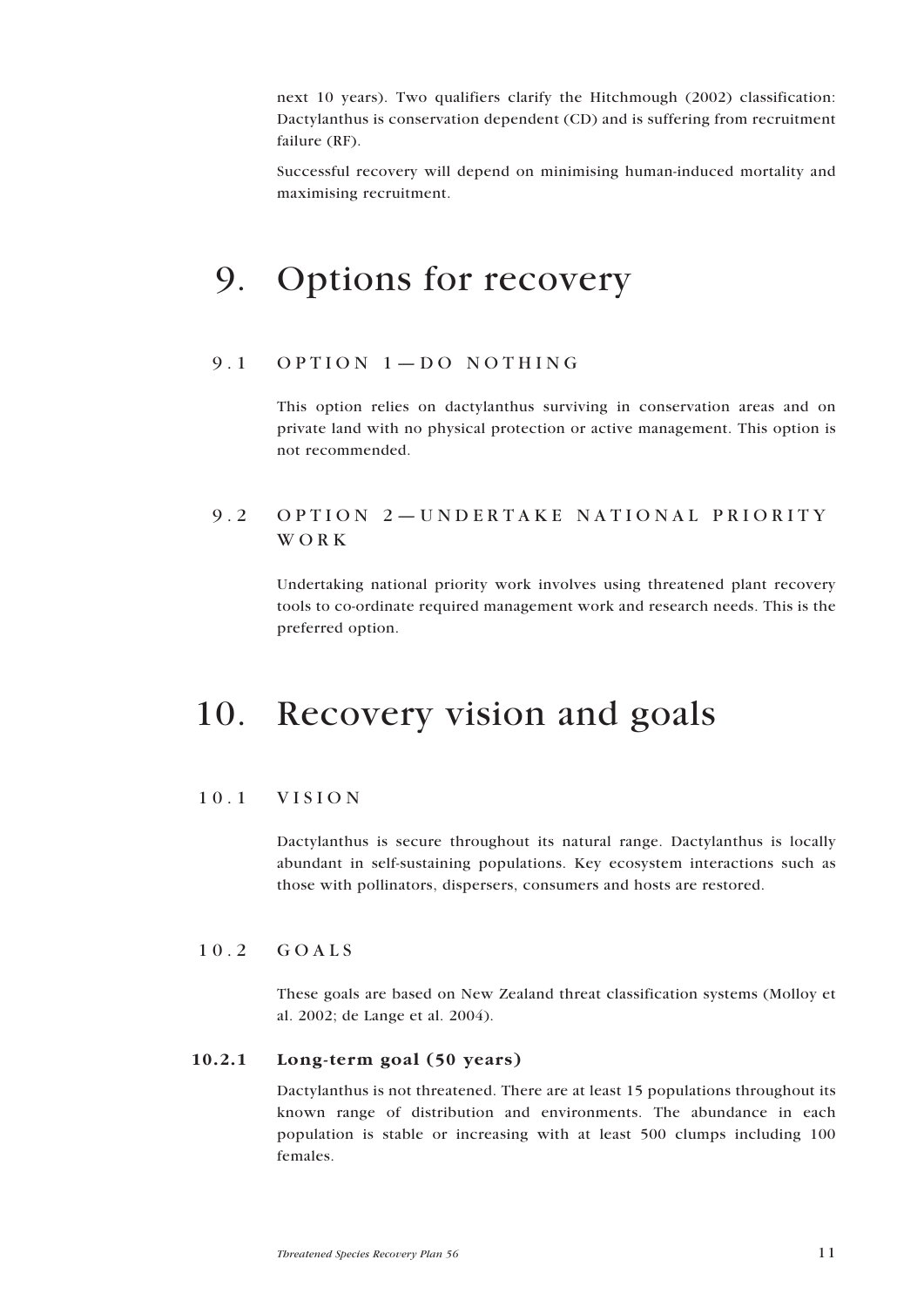#### <span id="page-11-0"></span>10.2.2 Short-term goal (10 years)

At least 15 populations are under intensive management, with their condition either being maintained or improved. At least 10 of these populations have increased in number or improved their condition. No populations at the extreme spectrum of geographical and environmental distributional range are lost, and 5 populations each have 500 clumps that include at least 100 female clumps. At least two populations occur in habitat free of human-introduced threats.

## 11. Implementation of the work plan

To aid with implementation, the work plan has been divided into three themes (management, working with the community and research). Each theme is subdivided into a number of topics. Each of these topics is further broken down into one or more objectives with associated issue(s) and suggested action(s) to resolve each issue(s).

The work plan section of this recovery plan provides short-term direction for departmental and community group managers by identifying: actions, responsibilities, localities and timeframes.

## 12. Work plan

### 12.1 THEME 1: MANAGEMENT

### 12.1.1 Topic 1: Planning

Objective 1: Priority sites for management are selected throughout the known range of dactylanthus.

Issue: Many sites are now known, but many of the populations are small (a single clump in some cases), or the sites are insecure or impractical to manage.

#### *Action 1.1*

Establish a ranking system and rank all known existing populations using criteria such as population size, presence of female plants, area, presence of bats, habitats, threats, range and historic significance, by December 2005.

#### Priority: HIGH.

Accountability: Conservancies to provide data and Recovery Group to rank.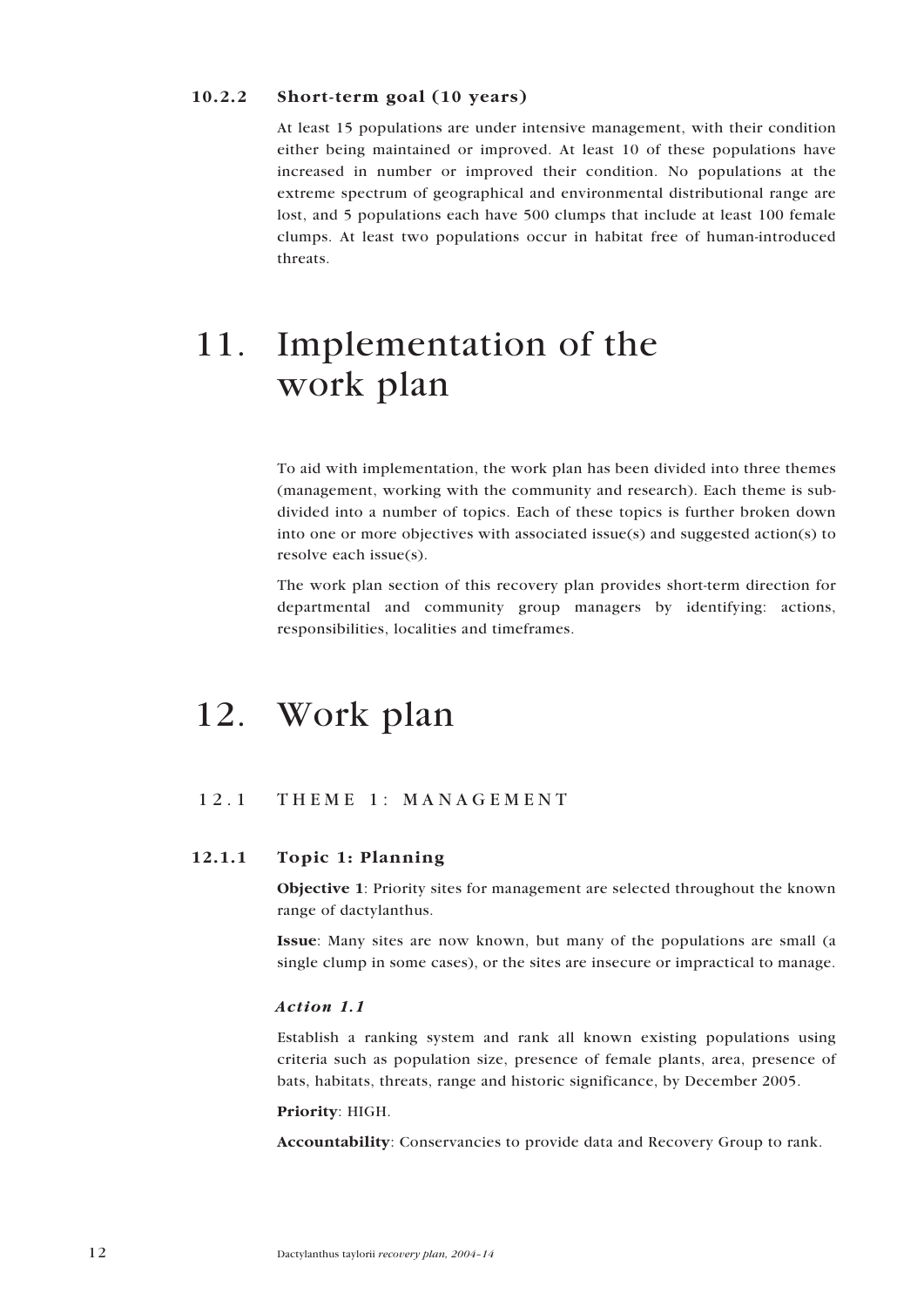### <span id="page-12-0"></span>*Action 1.2*

Establish and implement a standardised national site prioritisation process for all known populations to identify populations of national importance by December 2005. A preliminary list of priority sites for management (as at 2003) is provided in Appendix 2.

Priority: HIGH.

Accountability: Recovery Group.

Objective 2: Information on dactylanthus management is more accessible.

Issue: A lot of knowledge about dactylanthus management is fragmented and not accessible.

#### *Action 2.1*

Produce a best practice guide for dactylanthus management by December 2005.

Priority: HIGH.

Accountability: Recovery Group.

Objective 3: Management plans are in place for all populations of national importance.

Issue: Current management at important sites may not be able to achieve the overall short- and long-term goals identified in this plan.

#### *Action 3.1*

Amend existing or develop new management plans to address short- and longterm goals of this recovery plan at a local level by July 2006.

#### Priority: HIGH.

Accountability: Conservancies. Recovery Group to provide template by September 2005.

#### 12.1.2 Topic 2: Survey

Objective 1: Improve knowledge of the range and distribution of naturally occurring dactylanthus.

Issue: Historical, anecdotal and pollen information suggests that the actual range and distribution of dactylanthus is greater than is currently known.

#### *Action 1.1*

Continue to survey sites with historic, anecdotal or pollen evidence, particularly in northwest Nelson and the West Coast (South Island); and Wellington, Auckland and Northland.

Priority: MEDIUM.

Accountability: Conservancies.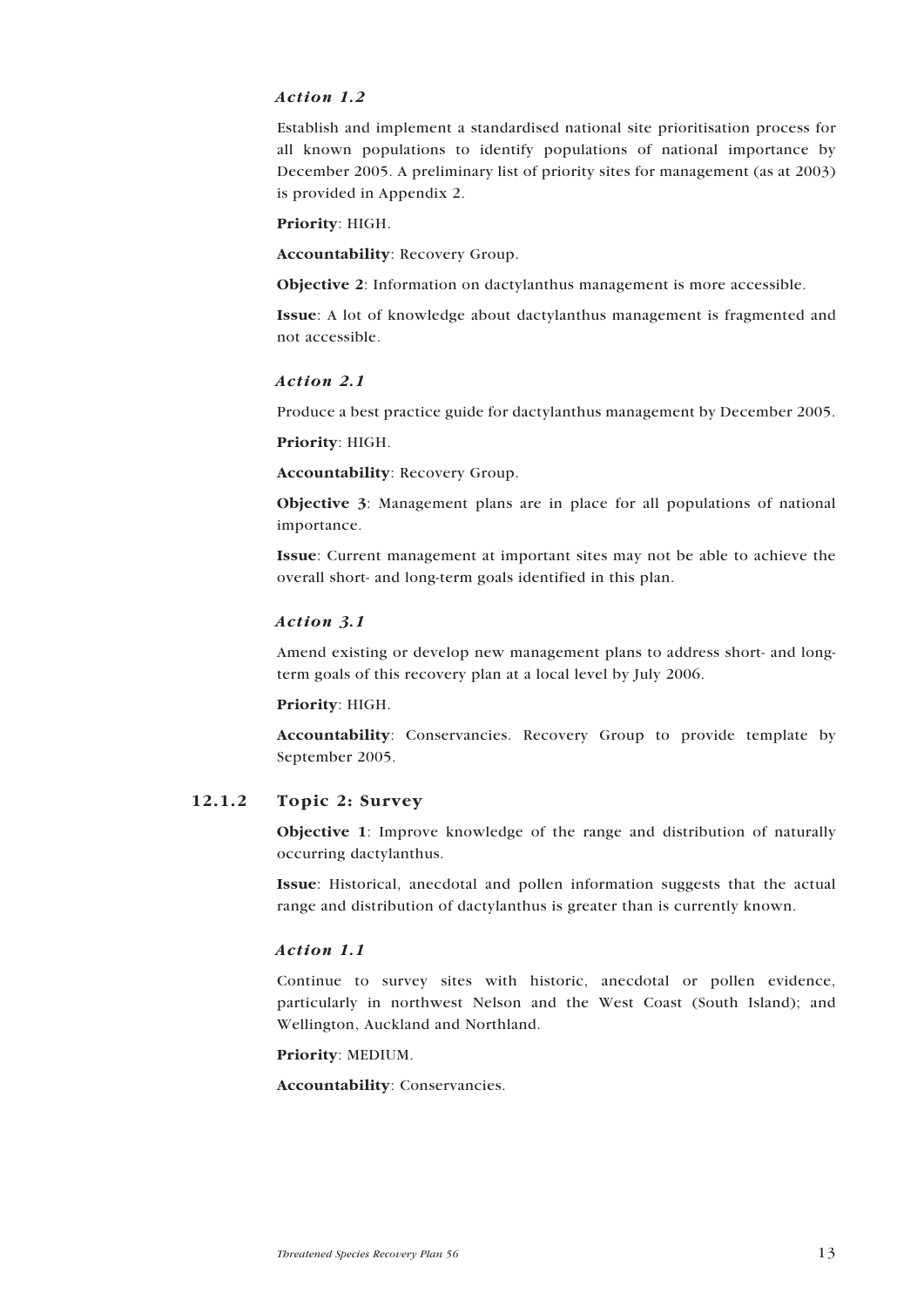## <span id="page-13-0"></span>12.1.3 Topic 3: Legal protection and other legal matters

Objective 1: All dactylanthus populations of national importance are legally protected.

Issue: Threatened plants, including dactylanthus, outside covenants are not legally protected on private land. Plants are not necessarily protected on public land managed by agencies other than DOC, e.g. Transit New Zealand, Ministry of Defence, Land Information New Zealand (LINZ), and local authorities.

#### *Action 1.1*

Advocate for and assist in the legal protection of dactylanthus and its habitat, at least for the populations of national importance, for the duration of the recovery plan.

Priority: LOW.

Accountability: Conservancies.

Objective 2: Adequate legislation is in place to protect threatened plants on private land.

Issue: Threatened plants, including dactylanthus, are not legally protected on uncovenanted private land.

#### *Action 2.1*

Advocate for adequate legislation to protect threatened plants throughout New Zealand, for the duration of the recovery plan.

Priority: LOW.

Accountability: Recovery Group.

Objective 3: Penalties are adequate, and the Department has compliance and law enforcement capability, to deter the destruction of dactylanthus on all land.

Issue: Where legal protection does occur, penalties and the Department's compliance and law enforcement capability may not be adequate to deter collection.

#### *Action 3.1*

Continue to advocate for the reassessment of the penalty structure and the Department's compliance and law enforcement capability with regard to the protection of dactylanthus.

Priority: LOW.

Accountability: Recovery Group.

### 12.1.4 Topic 4: Threat management

Objective 1: All populations of national importance are under sustained and adequate protection, resulting in seed production and an increase in number of clumps in each population. All other populations are managed as well as local circumstances allow.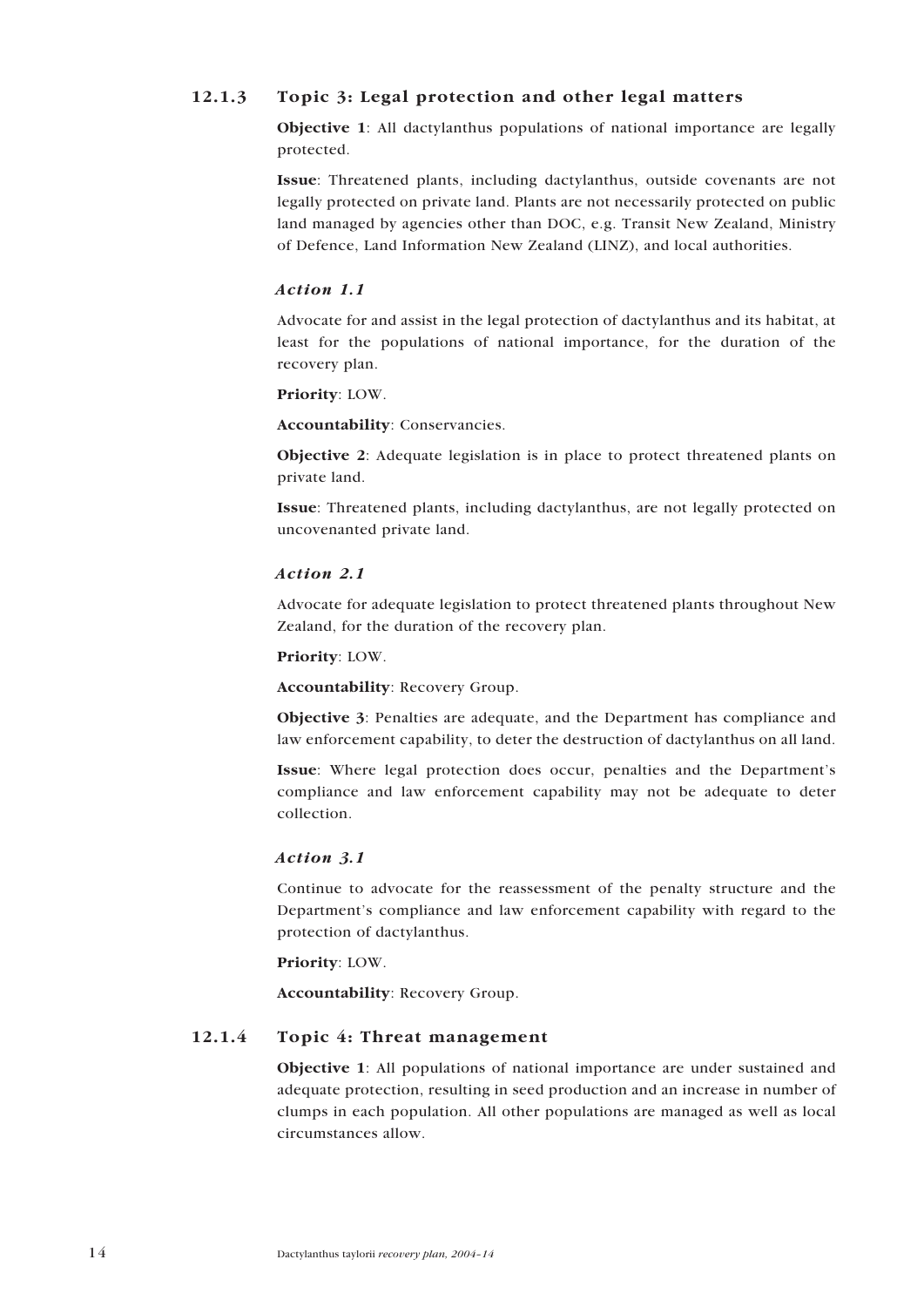<span id="page-14-0"></span>Issue: Despite management, dactylanthus is still declining in some populations and, overall, as a species. Simply protecting clumps of dactylanthus is no longer considered sufficient; the ecosystem also needs to be considered, i.e. pollinators, seed distributors and hosts. The impact of pigs is still poorly understood.

#### *Action 1.1*

Local threat management, as identified in the management plans, is implemented for the duration of the Recovery Plan.

#### Priority: HIGH.

Accountability: Conservancies.

#### *Action 1.2*

Local management plans are reviewed in 2008/09 to ensure that at least five of the populations of national importance are on track to attain 500 clumps with at least 100 females by July 2014.

#### Priority: HIGH.

Accountability: Recovery Group.

#### *Action 1.3*

Where appropriate, establish new populations or enhance existing populations through broadcasting seed and actively managing components of the ecosystem that are vital to the health of dactylanthus, e.g. hosts and pollinators, for the duration of the plan.

#### Priority: MEDIUM.

Accountability: Conservancies.

#### *Action 1.4*

Establish at least two self-sustaining populations of dactylanthus at sites free of browsers, by July 2014.

#### Priority: HIGH.

Accountability: Recovery Group and conservancies.

#### 12.1.5 Topic 5: Monitoring

Objective 1: A time series analysis that provides information on seed production and clump sex ratio from all populations of national importance is undertaken.

Issue: Information is needed to assess the adequacy of protection regarding seed production and clump sex ratio.

#### *Action 1.1*

Undertake annual seed monitoring in each population of national importance.

Priority: HIGH.

Accountability: Conservancies.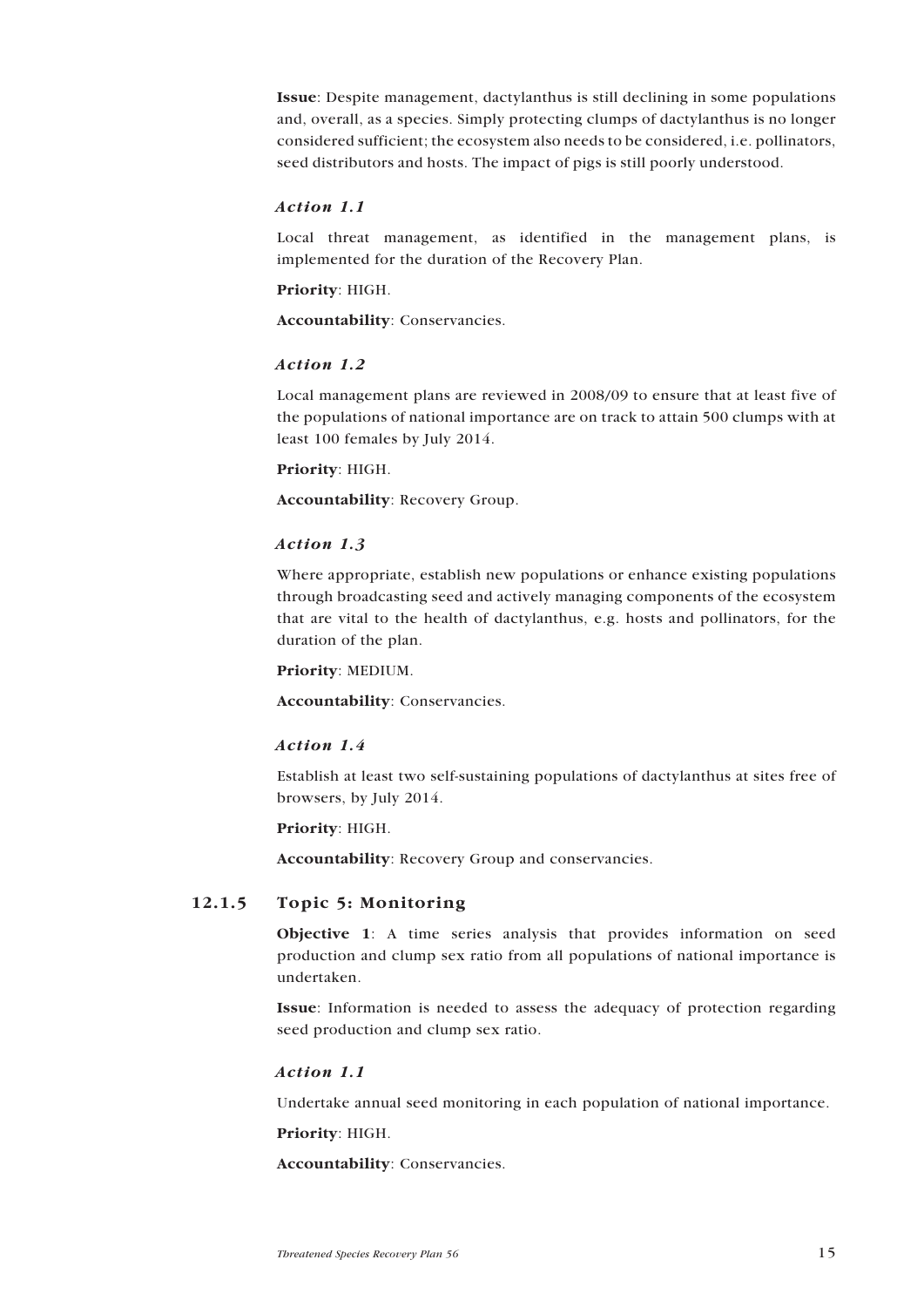#### <span id="page-15-0"></span>*Action 1.2*

Assess the sex ratio in each dactylanthus population of national importance in 2005, 2010, and 2014, at least.

Priority: HIGH.

Accountability: Conservancies.

#### *Action 1.3*

Assess the sex ratio in any new population.

Priority: HIGH.

Accountability: Conservancies.

Objective 2: Change in abundance of clumps in all populations of national importance is quantified.

Issue: Specific methods for measuring recruitment and changes in abundance are currently not available and are, therefore, a focus for research.

#### *Action 2.1*

Develop and test a method, by July 2014, to quantify accurately any change in abundance of clumps.

#### Priority: HIGH.

Accountability: Recovery Group.

Objective 3: Dactylanthus flowering is advocated as a precise outcome measure for animal pest control operations.

Issue: Animal pest management staff are not always aware of the benefits to be derived from monitoring dactylanthus flowering.

#### *Action 3.1*

The opportunity to use dactylanthus as a monitoring tool is made clear to animal pest control monitoring staff.

Priority: LOW.

Accountability: Conservancies.

### 12.1.6 Topic 6: Translocation

Objective 1: Dactylanthus is established in suitable pest-free or pest-managed habitats by 2014.

Issue 1: The current ability of dactylanthus to colonise new areas is restricted by limited seed dispersal and isolated populations, therefore natural establishment of new sites is expected to be low.

#### *Action 1.1*

A best practice guide is developed for translocation of dactylanthus by December 2005, to assist staff and private groups.

#### Priority: HIGH.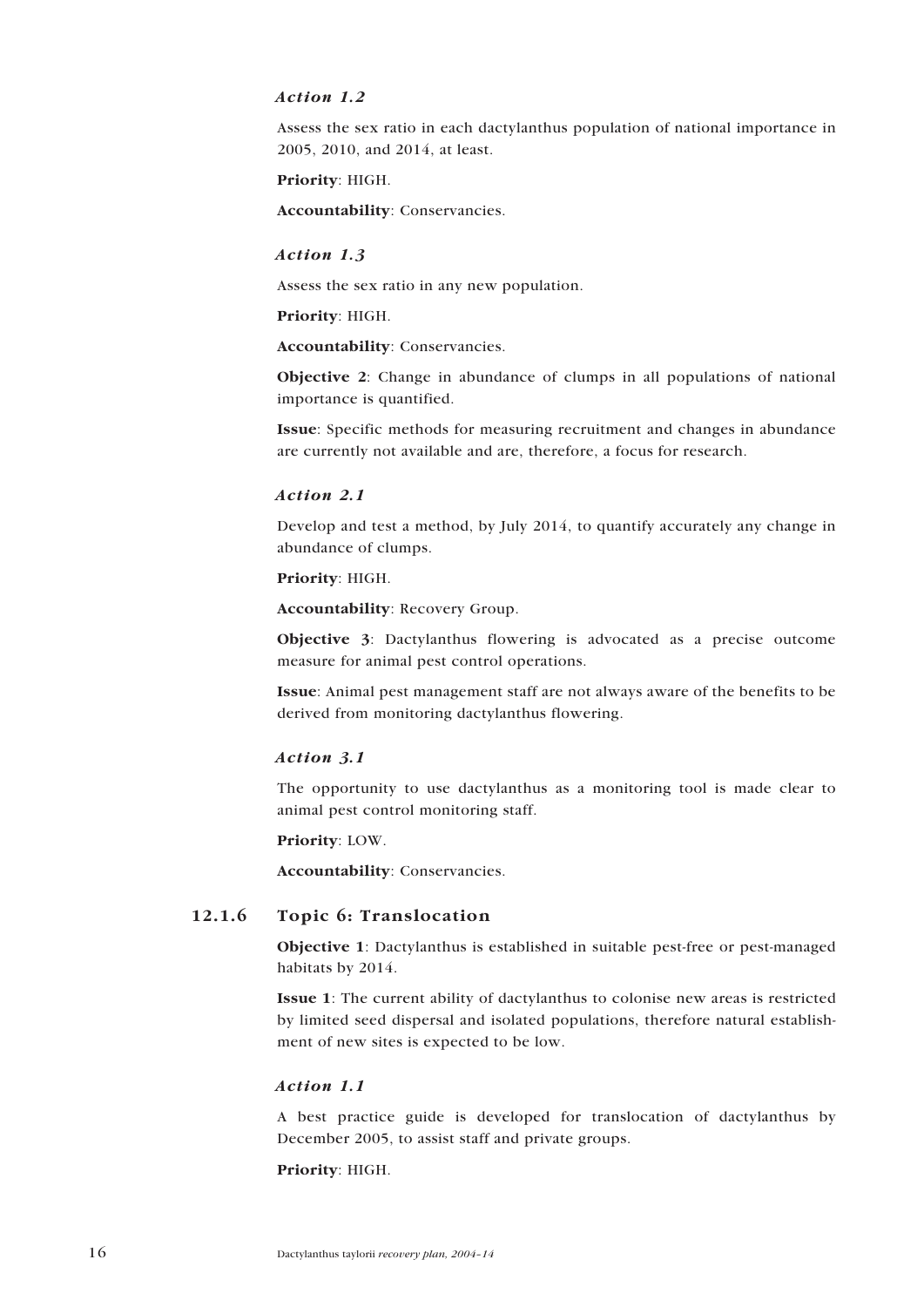<span id="page-16-0"></span>Accountability: Recovery Group.

#### *Action 1.2*

Criteria are developed for the selection of suitable sites for translocation of dactylanthus by December 2005.

Priority: HIGH.

Accountability: Recovery Group.

#### *Action 1.3*

Translocate dactylanthus to at least 10 new sites by July 2014 and monitor for establishment and seed set.

#### Priority: HIGH.

Accountability: Recovery Group and conservancies.

Issue 2: There is a high level of interest in incorporating dactylanthus in restoration programmes from departmental and community groups.

#### *Action 1.4*

Provide consistent advice and / or assistance to restoration groups wanting to introduce dactylanthus (see 12.1.6 Theme 1, Topic 6, Issue 1, Action 1.1, above).

Priority: LOW.

Accountability: Conservancies.

#### 12.1.7 Topic 7: *Ex-situ* cultivation

Objective 1: Dactylanthus is established in at least one professional or advocacy institution by July 2014.

Issue: Dactylanthus is currently not in cultivation at any scale, therefore there is currently no opportunity for advocacy and research on live plants outside wild populations.

#### *Action 1.1*

Consider and assess proposals for *ex-situ* cultivation of dactylanthus for research purposes.

Priority: MEDIUM.

Accountability: Recovery Group.

#### *Action 1.2*

Investigate suitable advocacy sites and discuss interest in taking dactylanthus into cultivation for advocacy purposes.

#### Priority: MEDIUM.

Accountability: Recovery Group and conservancies.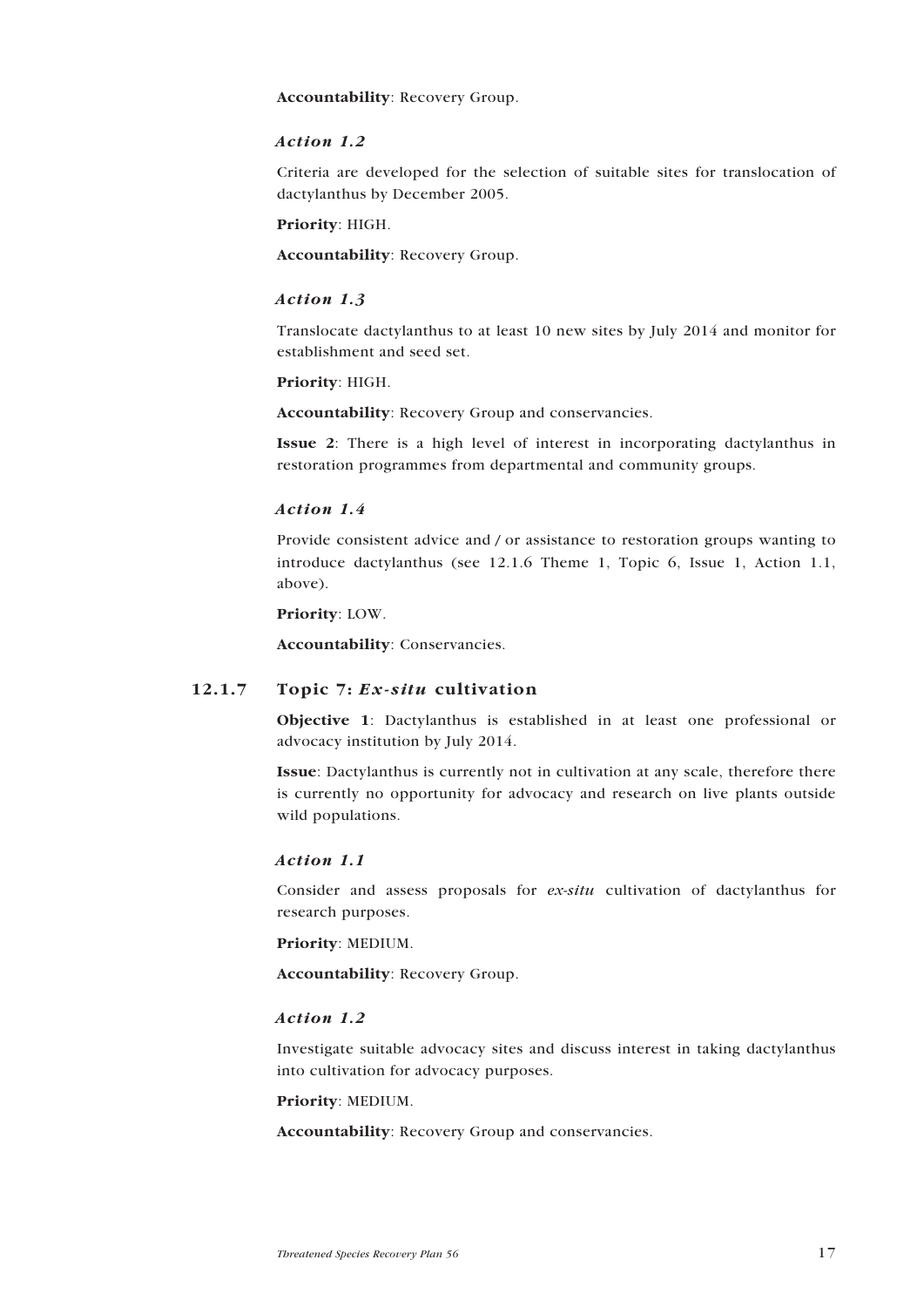#### <span id="page-17-0"></span>*Action 1.3*

Establish dactylanthus in at least one of these sites by July 2014.

Priority: HIGH.

Accountability: Recovery Group and conservancies

Objective 2: Dactylanthus does not become a commercially available species for the duration of the recovery plan.

Issue: Commercial production of dactylanthus and establishment of a market for sale will increase demand and place natural populations at further risk from harvest.

#### *Action 2.1*

Commercial cultivation of dactylanthus is discouraged by the Department if the subject arises.

Priority: LOW.

Accountability: Recovery Group, conservancies, External Relations Division.

#### 12.1.8 Topic 8: Experimental management techniques

Objective 1: The requirements for successful pest control that protect dactylanthus are understood.

Issue: The success of protection through pest control varies due to population size of dactylanthus, local pest abundance, pollinator impacts etc.

#### *Action 1.1*

Continue to monitor pest control operations at sites with dactylanthus (result and outcome monitoring), analyse information to facilitate continuous improvement of operations, and enter information into the Bioweb database Pestlink.

#### Priority: HIGH.

Accountability: Conservancies.

### 12.2 THEME 2: WORKING WITH THE COMMUNITY

#### 12.2.1 Topic 1: Tangata whenua

Objective 1: The Recovery Group is aware of, and considers, tangata whenua issues in recovery planning and local management.

Issue: Management of dactylanthus is based primarily on European values, despite at least some iwi / hapu having known cultural associations with the species and with many more such associations assumed. There is a risk of alienating and overlooking opportunities with tangata whenua in the management of dactylanthus.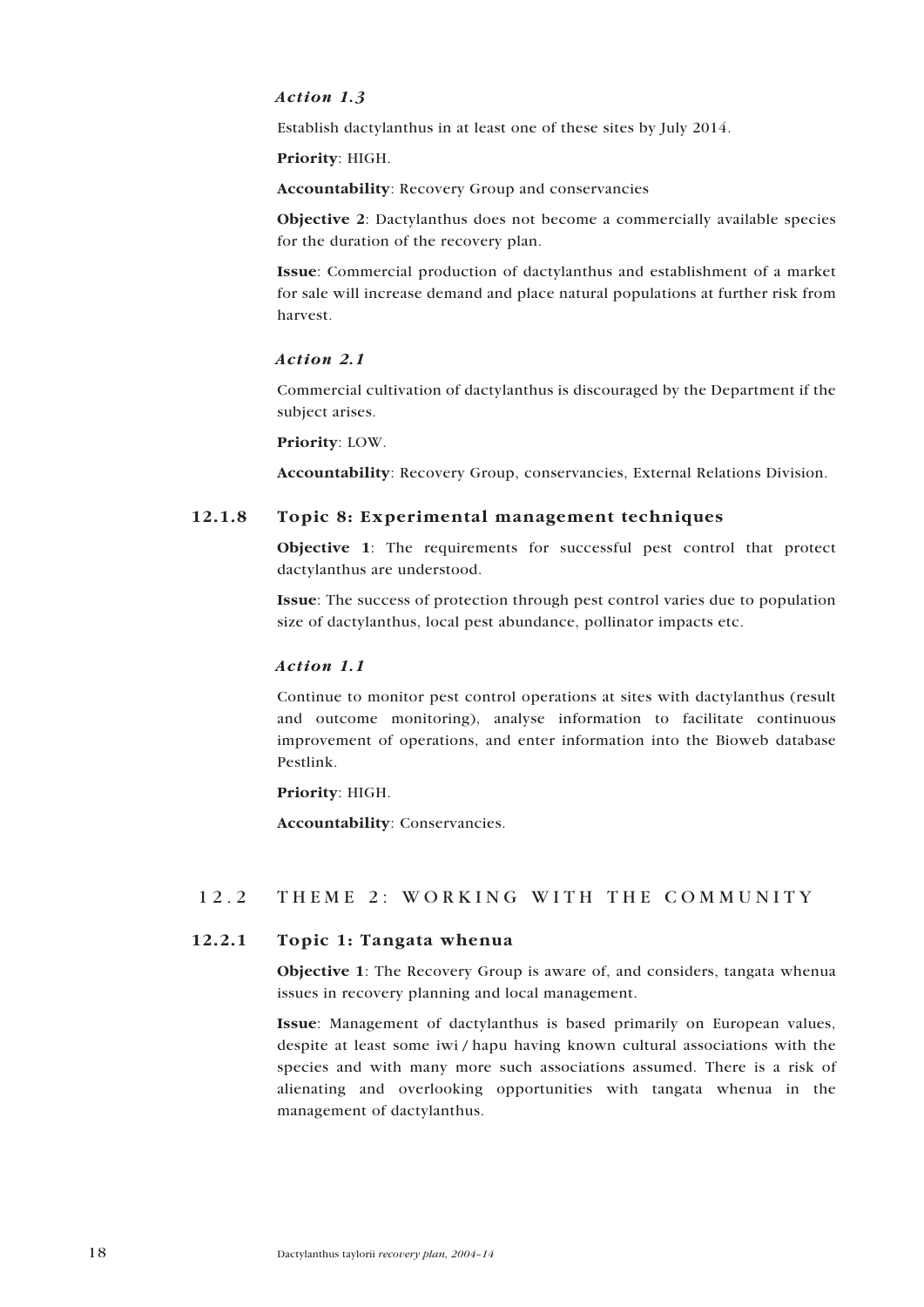### <span id="page-18-0"></span>*Action 1.1*

Investigate tangata whenua perspectives on dactylanthus and incorporate these into management, as appropriate.

Priority: MEDIUM.

Accountability: Conservancies.

#### *Action 1.2*

Involve tangata whenua in local management of dactylanthus.

Priority: MEDIUM.

Accountability: Conservancies.

#### 12.2.2 Topic 2: The community

Objective 1: Opportunities to involve the public and local authorities in management of dactylanthus are recognised and realised.

Issue: Significant populations of dactylanthus occur on private land. Effective management of dactylanthus requires the involvement of local / national interest groups and individuals.

#### *Action 1.1*

Continue and increase the number of dactylanthus management projects that involve the public (volunteers, interest groups, individuals, local authorities). Examples include Oropi volunteer workdays (Bay of Plenty), survey through volunteers at Mount Pirongia (Waikato), school group visits at Te Araroa (East Coast) and caging in the Tongariro–Taupo Conservancy with the Tongariro Natural History Society.

#### Priority: HIGH.

Accountability: Recovery Group and conservancies.

#### *Action 1.2*

Seek financial assistance from local and national sources (e.g. grants, sponsorship) for dactylanthus recovery outside the Department.

#### Priority: MEDIUM.

Accountability: Recovery Group and conservancies.

Objective 2: Information is shared between and amongst DOC staff and the public.

Issue: Information on the distribution and collection of dactylanthus held by members of the public is often unavailable to the Department. This information needs to be more accessible to dactylanthus managers. Dactylanthus also has a high profile amongst the public, and their interest needs to be maintained.

#### *Action 2.1*

Maintain and strengthen the 'Friends of dactylanthus' network.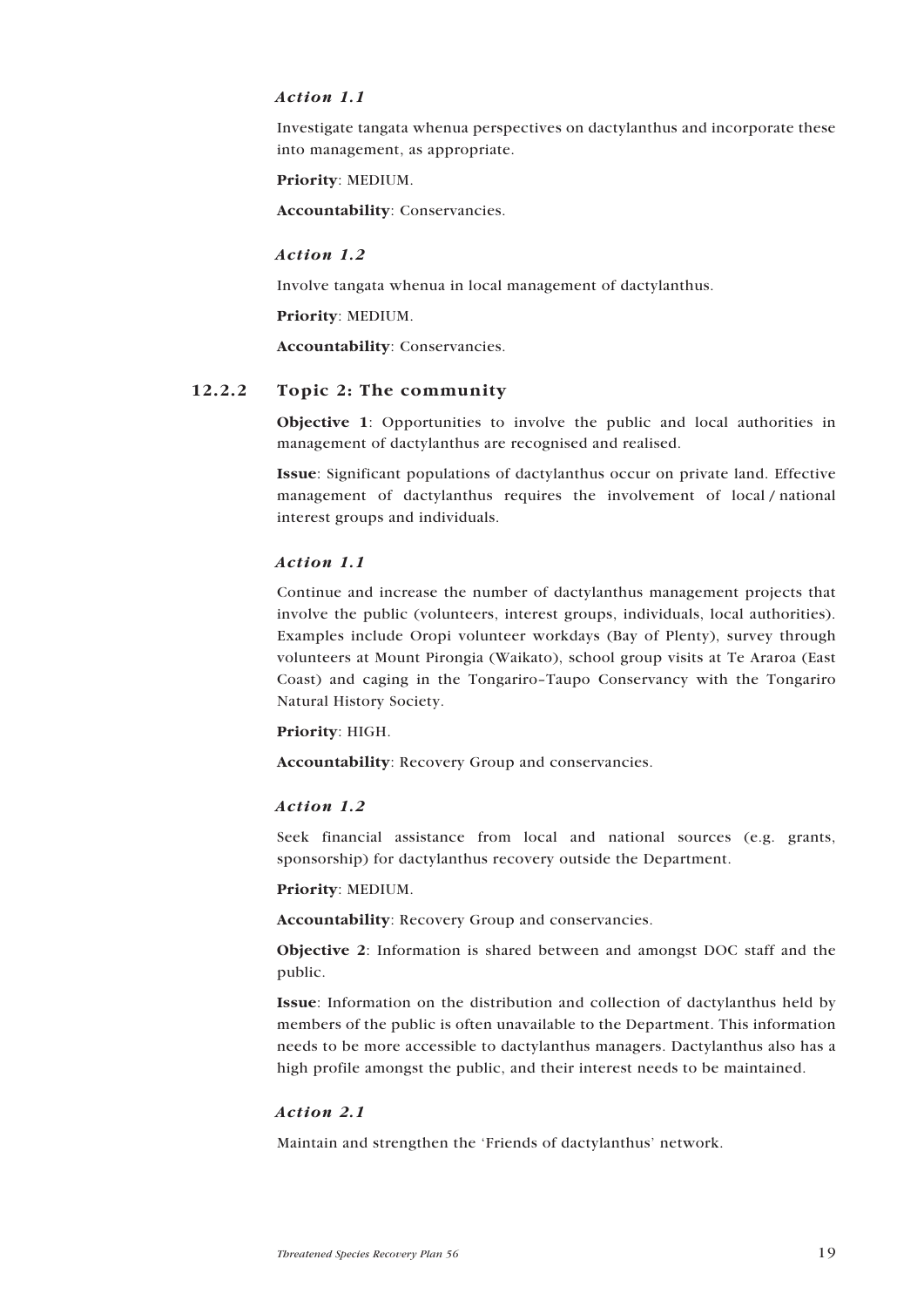#### Priority: HIGH.

Accountability: Volunteer from the Recovery Group.4

#### *Action 2.2*

Develop and promote a dactylanthus web page on the DOC website and the New Zealand Plant Conservation Network website by December 2005; and contribute to other websites and DOC publications when the opportunity arises.

#### Priority: HIGH.

Accountability: Recovery Group.

#### *Action 1.3*

Continue to use media opportunities to raise awareness of dactylanthus' situation and management.

#### Priority: HIGH.

Accountability: Recovery Group and conservancies.

#### *Action 1. 4*

Continue to advocate for dactylanthus internally through DOC intranet stories, sharing of records, etc.

#### Priority: MEDIUM.

Accountability: Recovery Group and conservancies.

Objective 3: Collection of dactylanthus at managed sites no longer occurs, and instances of collection at other sites decrease.

Issue: The continued collection of dactylanthus for wood roses threatens the survival of dactylanthus.

#### *Action 3.1*

Undertake proactive and reactive advocacy to deter collection of dactylanthus.

Priority: HIGH.

Accountability: Recovery Group and conservancies.

#### *Action 3.2*

Undertake compliance and law enforcement (or advocacy) visits where sale of wood roses can occur, or has occurred.

### Priority: HIGH.

Accountability: Conservancies.

In 2005 this position was held by Bec Stanley (Auckland Conservancy, DOC).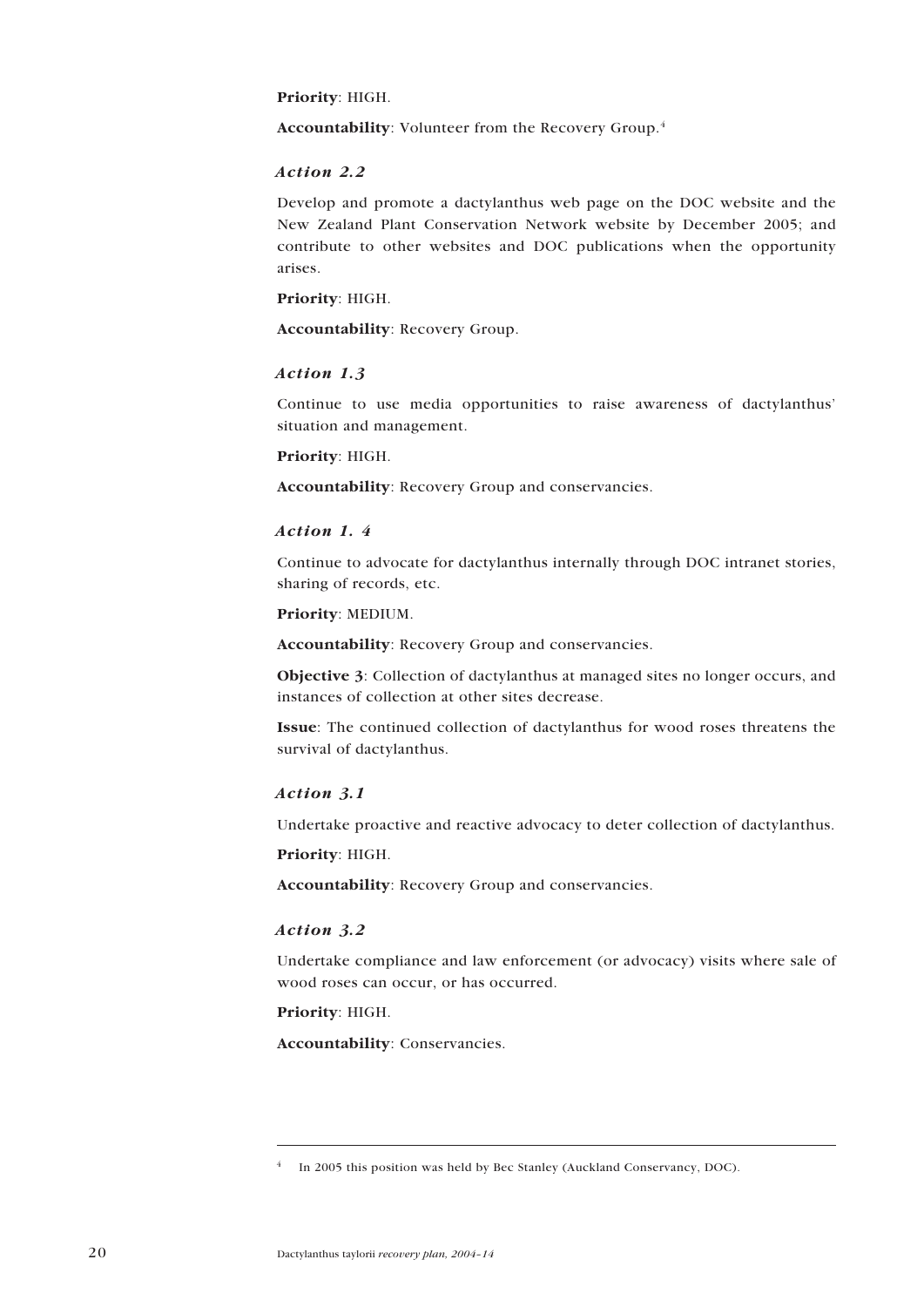### <span id="page-20-0"></span>12.2.3 Topic 3: Private landowners and land managers

Objective 1: Populations of dactylanthus, particularly those of national importance, are protected on private land.

Issue: Some populations of dactylanthus, including ones of national importance, occur on private land. The Department needs a special relationship with landowners and managers that allows for effective protection of these populations.

#### *Action 1.1*

Maintain the close relationships with landowners of the Kakanui Block (Te Araroa) and the Parapara (Wanganui) site to ensure that protection is ongoing and adequate for their status as populations of national importance.

#### Priority: HIGH.

Accountability: East Coast/Hawke's Bay and Wanganui Conservancies.

#### *Action 1.2*

Opportunities are identified (e.g. Forest Stewardship Council accreditation) where they occur; and advocacy and technical assistance for the protection and management of dactylanthus on private land is undertaken.

#### Priority: MEDIUM.

Accountability: Conservancies.

### 12.3 THEME 3: RESEARCH

### 12.3.1 Topic 1: Agents of decline

Objective 1: The understanding of the impact of pigs on the survival of dactylanthus is improved.

Issue: With the exception of pigs, the level of knowledge about most agents of decline is currently assessed as being adequate for management purposes.

#### *Action 1.1*

Carry out, or promote, research on the impacts of pigs on dactylanthus, by July 2009.

#### Priority: HIGH.

Accountability: Recovery Group and East Coast/Hawke's Bay Conservancy.

Objective 2: The impact of galvanised and / or small-sized mesh cages on the survival of dactylanthus is known, by July 2009.

Issue: On Little Barrier Island significantly more clumps have died inside smallsized galvanised mesh cages than outside them. It is not clear whether the cages are causing this higher mortality rate.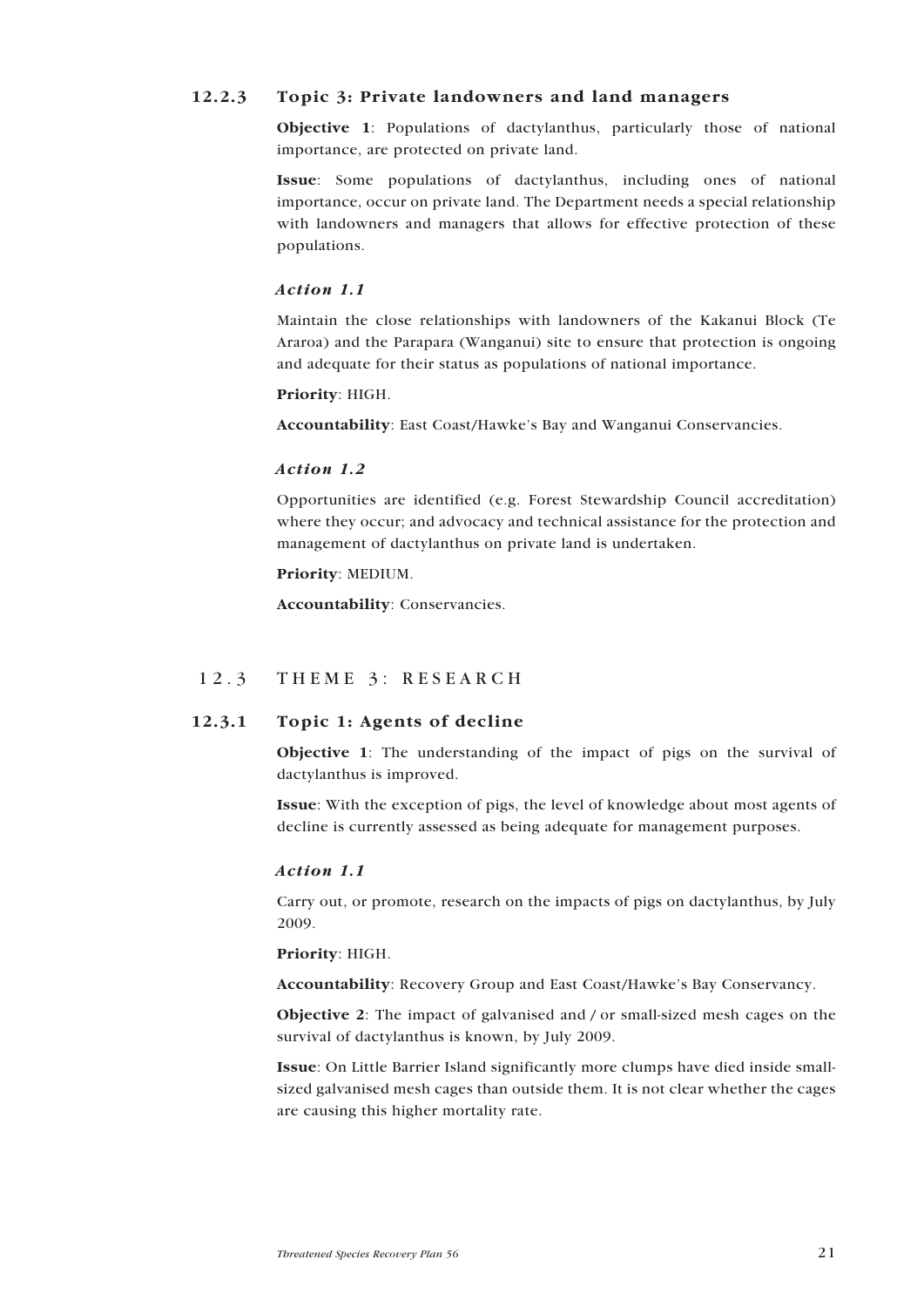#### <span id="page-21-0"></span>*Action 2.1*

Carry out, or promote, a literature review on the impact of galvanised metal on plants, by July 2006.

Priority: MEDIUM.

Accountability: Recovery Group.

#### *Action 2.2*

Carry out, or promote, research into the microclimatic effects of small-sized mesh cages on dactylanthus and the host trees, by July 2009.

Priority: MEDIUM.

Accountability: Recovery Group.

#### 12.3.2 Topic 2: Taxonomy and genetics

Objective 1: The genetic variation of dactylanthus across its entire range is understood.

Issue: Our understanding of the genetic variation in dactylanthus has been advanced through RAPD analysis (Faville et. al. 2000; Holzapfel et al. 2002), but recently discovered outliers (Northland, Wairarapa, Coromandel) were not included in this analysis. Current understanding is not sufficient to guide management.

#### *Action 1.1*

Update genetic analysis of dactylanthus through RAPD analysis to include recent significant finds, by July 2007; and include other significant finds within 3 years.

Priority: MEDIUM.

Accountability: Recovery Group.

#### *Action 1.2*

Carry out, or promote, an investigation into the genetic variation of dactylanthus at a finer scale for specific population aggregates, e.g. along an east / west demarcation line in the central population, by July 2011.

Priority: LOW.

Accountability: Recovery Group.

#### *Action 1.3*

Support other genetic work on dactylanthus when the opportunity arises.

Priority: LOW.

Accountability: Recovery Group and conservancies.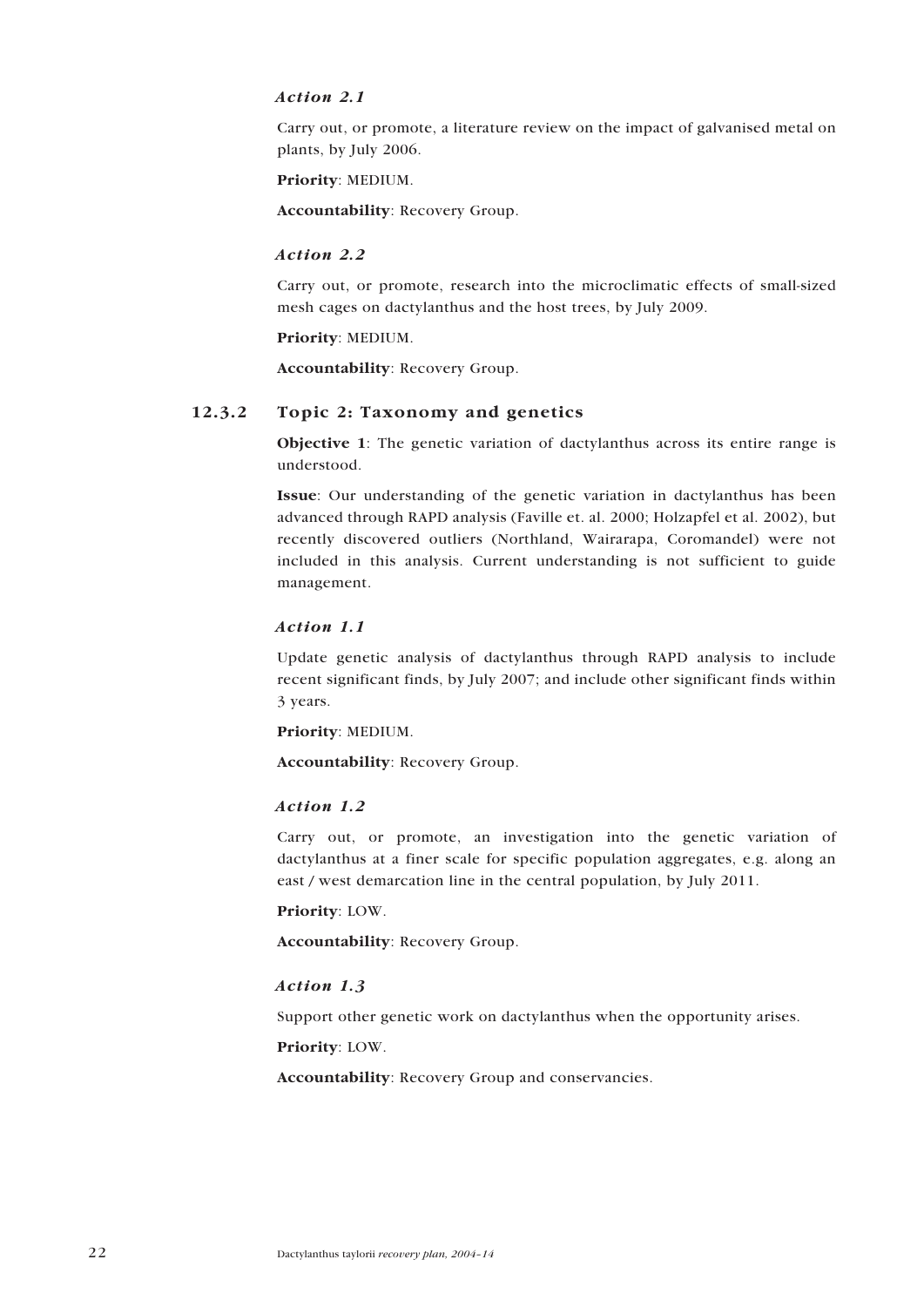## <span id="page-22-0"></span>12.3.3 Topic 3: Autecology and population dynamics

Objective 1: All aspects of the biology and autecology of dactylanthus necessary for successful management are understood.

Issue: Despite a good understanding of the biology and autecology of dactylanthus, some questions with potentially large implications for management have not been answered.

#### *Action 1.1*

Continue to carry out, or promote, research on dactylanthus, in particular on recruitment, life-history, sex determination, translocation methodology, dispersal agents, host specificity, pollination and seed bank, effects of parasitism on host health / longevity, and host resistance.

#### Priority: HIGH.

Accountability: Recovery Group and conservancies.

#### *Action 1.2*

Compile and publish a bibliography of dactylanthus by July 2006 which will be updated every 5 years.

Priority: MEDIUM.

Accountability: Recovery Group.

#### 12.3.4 Topic 4: Ecosystem

Objective 1: The natural role and importance of dactylanthus in its ecosystem is understood.

Issue: We do not fully understand the role that dactylanthus plays in its ecosystem at natural levels of abundance and ecosystem composition (pollinators, browsers, dispersal, hosts, etc.). This role may be substantial given the amount of nectar produced and the assumed high natural abundance of dactylanthus throughout its range.

#### *Action 1.1*

Investigate the synecology of dactylanthus, e.g. at Little Barrier Island 3 years after removal of kiore (*Rattus exulans*).

Priority: HIGH.

Accountability: Conservancies, particularly Auckland Conservancy.

#### *Action 1.2*

Establish a research population of dactylanthus on Little Barrier Island.

Priority: HIGH.

Accountability: Auckland Conservancy.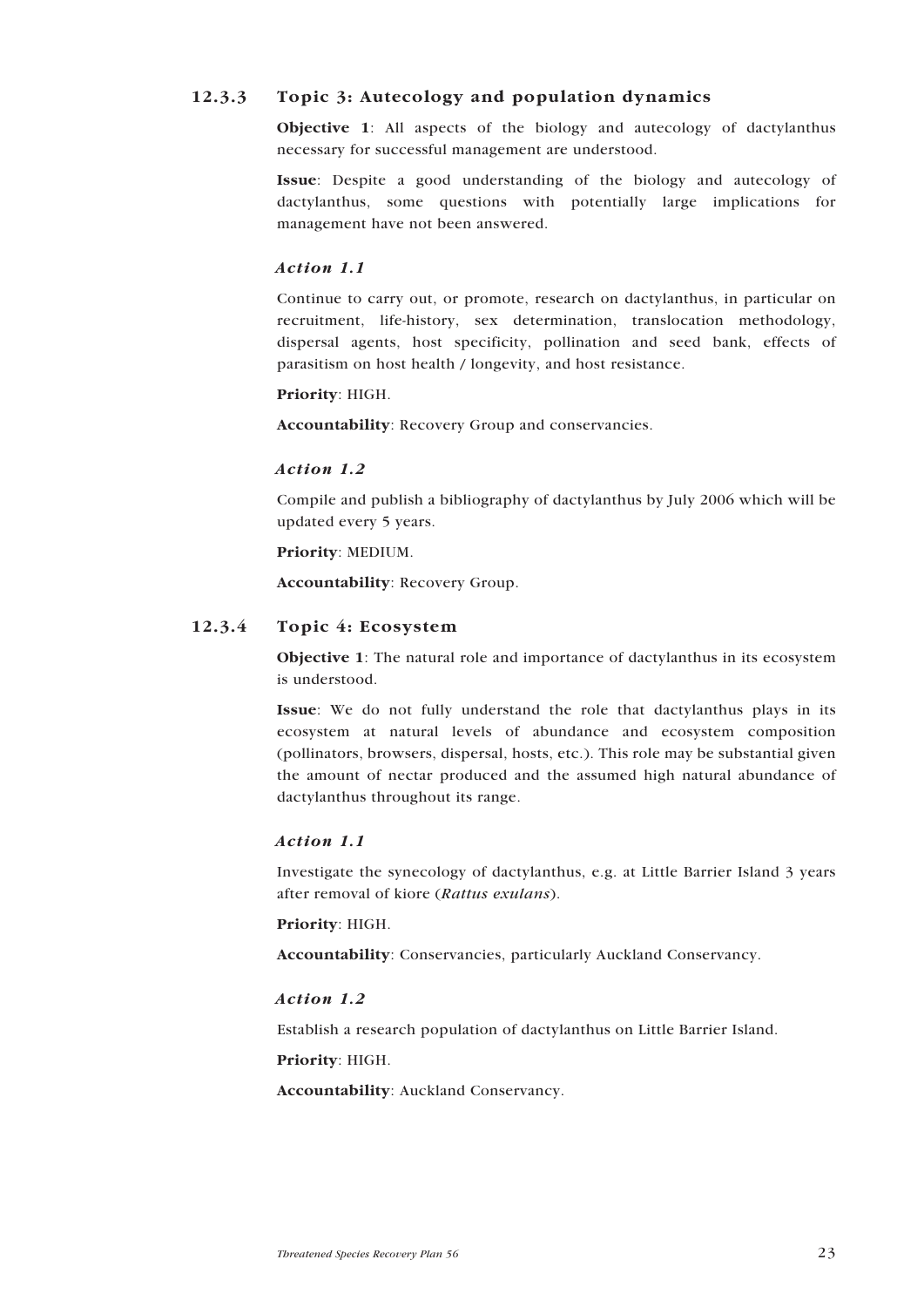#### <span id="page-23-0"></span>*Action 1.3*

Investigate the level of nectar production and utilisation of dactylanthus throughout its entire range, assuming pre-human abundance levels, by July 2010.

Priority: MEDIUM.

Accountability: Recovery Group.

### 12.3.5 Topic 5: Social

Objective 1: Eliminate the collection and sale / trade of wood roses.

Issue: Collection of dactylanthus is ongoing despite advocacy. Collecting dactylanthus is a 'traditional' pastime often associated with forestry communities. There appears to be demand for wood roses and some people are willing to fill or enhance this demand. This puts pressure on existing populations of dactylanthus.

#### *Action 1.1*

Carry out, or promote, research into the motivation(s) of collectors and buyers of wood roses, and assess how a conservation message can be effectively communicated.

### Priority: MEDIUM.

Accountability: Recovery Group.

## 13. Plan term and review date

The term of this plan is 10 years from July 2004. It will be reviewed after 10 years, or sooner if new information leads to proposals for a significant change in direction. The current plan will remain operative until a reviewed plan is in place. The proposed review date of this recovery plan is July 2014.

## 14. Acknowledgements

Thanks to all the members of the Dactylanthus Recovery Group who contributed so constructively to the completion of this plan, and to the smooth running of the group. Thanks also to members of the conservation boards and other interested individuals who have commented on the plan; and to Andrew Townsend for editing the plan during the 2004 Recovery Group meeting.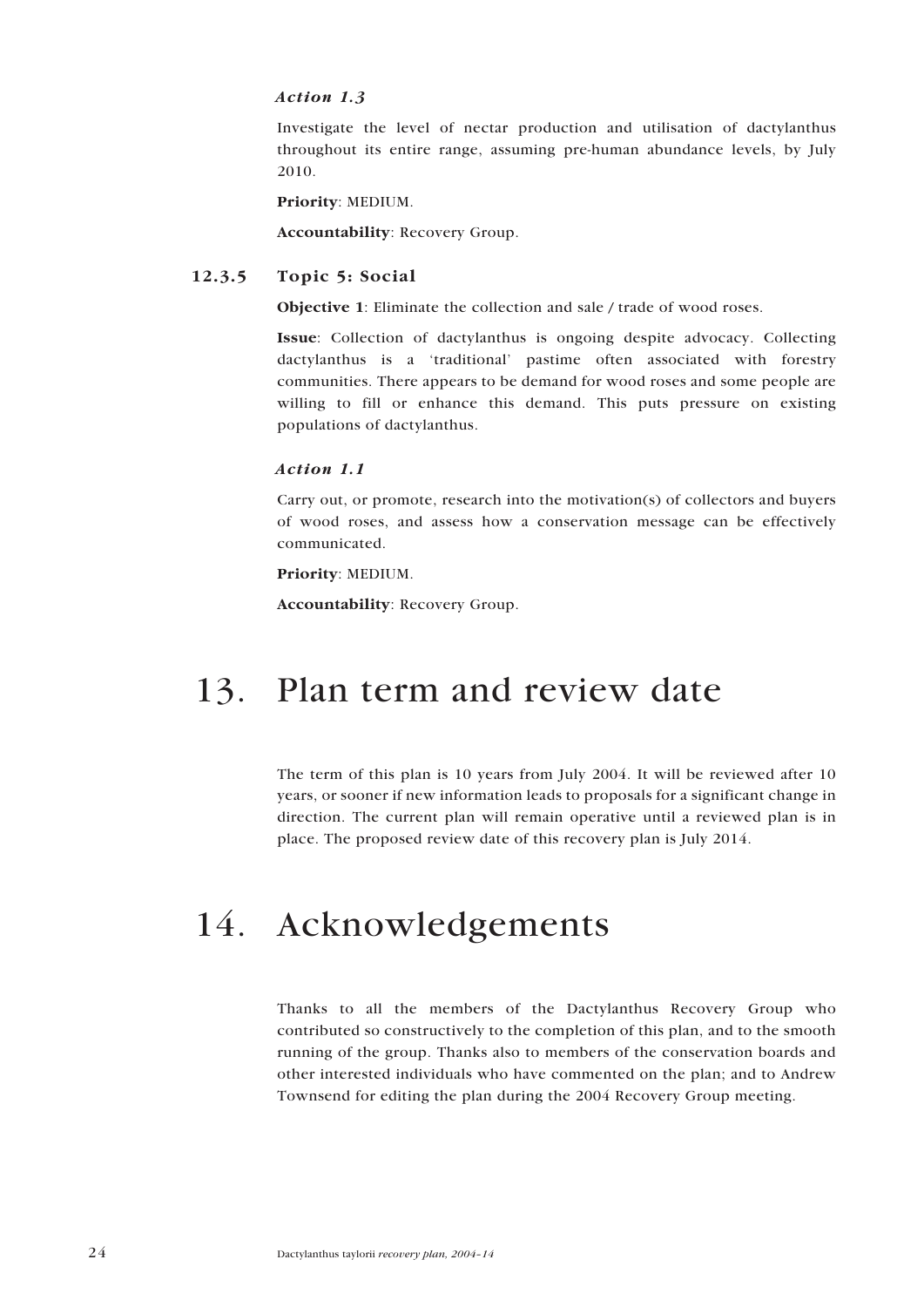## <span id="page-24-0"></span>15. References

- Anon. 1999: Minutes of the Dactylanthus Recovery Group Meeting 1999. Department of Conservation, Hamilton (unpublished ). 8 p.
- Anon. 2002: Te Araroa Dactylanthus Project. Newsletter, December 2002. Department of Conservation, Gisborne. 2 p.
- Anon. 2003: Minutes of the Dactylanthus Recovery Group Meeting. 16 October 2003. Department of Conservation, Wanganui (unpublished). 52 p.
- Atkins, G.J. 2004: Te Araroa dactylanthus restoration project 2001, 2002, 2003. Department of Conservation, Gisborne (unpublished). 42 p.
- Brooker, S.G.; Cambie, R.C.; Cooper, R.C. 1987: New Zealand medicinal plants. 3rd edition. Heinemann, Auckland. 268 p.
- Brown, A.; Molloy, J. 1999: Standard operating procedure: Species recovery planning. QD code: NH 1043/03. Biodiversity Recovery Unit, Department of Conservation, Wellington. 48 p.
- Cheeseman, T.F. 1914: Illustrations of the New Zealand Flora. Volume 2. John Mackay, Government Printer, Wellington. Unpaginated.
- de Lange, P.J.; Norton, D.A.; Heenan, P.B.; Courtney, S.P.; Molloy, B.P.J.; Ogle, C.C.; Rance, B.D.; Johnson, P.N.; Hitchmough, R. 2004: Threatened and uncommon plants of New Zealand. *New Zealand Journal of Botany 42*: 45–76.
- Ecroyd, C.E. 1995: *Dactylanthus taylorii* recovery plan. *Threatened Species Recovery Plan 16*. Threatened Species Unit, Department of Conservation, Wellington. 14 p.
- Ecroyd, C.E. 1996: The ecology of *Dactylanthus taylorii* and threats to its survival. *New Zealand Journal of Ecology 20(1)*: 81–100.
- Faville, M.; Holzapfel, A.S.; Gemmill, C. 2000: Genetic diversity of *Dactylanthus taylorii* in New Zealand. *Science and Research Internal Report 173*. Department of Conservation, Wellington. 19 p.
- Hitchmough, R. 2002: New Zealand threat classification lists. *Threatened Species Occasional Publication 23*. Department of Conservation, Wellington. 210 p.
- Holzapfel, S. 2001: Studies of the New Zealand root-parasite *Dactylanthus taylorii* (Balanophoraceae). *Englera 22*: 7–176.
- Holzapfel, S. (in press): *Dactylanthus taylorii* recovery plan review. *DOC Research & Development Series.* Department of Conservation, Wellington.
- Holzapfel, S.; Faville, M.; Gemmill, C.E.C. 2002: Genetic variation of the endangered holoparasite *Dactylanthus taylorii* (Balanophoraceae) in New Zealand. *Journal of Biogeography 29*: 663–676.
- Jones, C. 1995: *Dactylanthus taylorii*, survey, monitoring and management. *Ecological Management 3*: 1–5.
- Macphail, M.K.; Mildenhall, D.C. 1980: *Dactylanthus taylori*: in northwest Nelson, New Zealand? *New Zealand Journal of Botany 18*: 149–152.
- Melbourne, H. 2001: Ghosts of Gondwana. (Video produced by R. Morris for Natural History New Zealand.) Available from NHNZ Online Store, 8 Dowling Street, Dunedin, 9001, New Zealand. NZ\$29.95. (Duration approx. 55 min.)
- Meys, A.J. 2003: The role of introduced mammals in seed predation and dispersal of *Dactylanthus taylorii* Hook. f. Unpublished MSc thesis, University of Auckland. 168 p.
- Molloy, J. 1993: Minutes of the *Dactylanthus taylorii* Recovery Group meeting, Turangi, 14th December 1993. Department of Conservation, Turangi (unpublished). 5 p.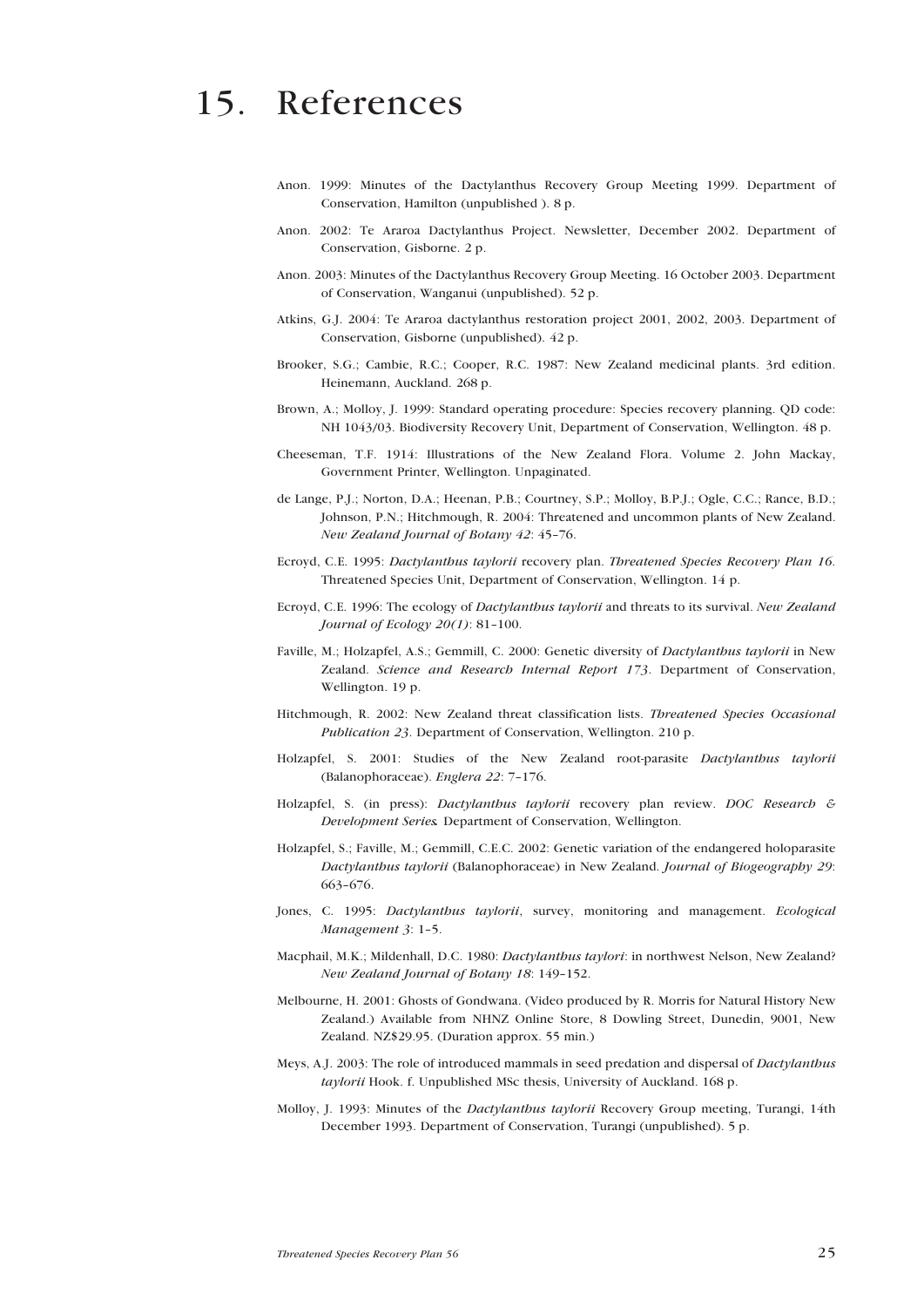- Molloy, J.; Bell, B.; Clout, M.; de Lange, P.; Gibbs, G.; Given, D.; Norton, D.; Smith, N.; Stephens, T. 2002: Classifying species according to threat of extinction. A system for New Zealand. *Threatened Species Occasional Publication 22*. Department of Conservation, Wellington. 26 p.
- Moore, L.B. 1940: The structure and life-history of the root parasite *Dactylanthus taylori* Hook f. *New Zealand Journal of Science and Technology 21–22*: 206B–224B.
- Riley, M. 1994: Maori healing and herbal. Viking Sevenseas, Paraparaumu, New Zealand. 528 p.

Servant, L.C. 1973: Customs and habits of the New Zealanders 1838–42. Reed, Wellington. 84 p.

Springer, G.R. 1994: *Dactylanthus taylorii*: the early years. *New Zealand Botanical Society Newsletter 38*: 10–12.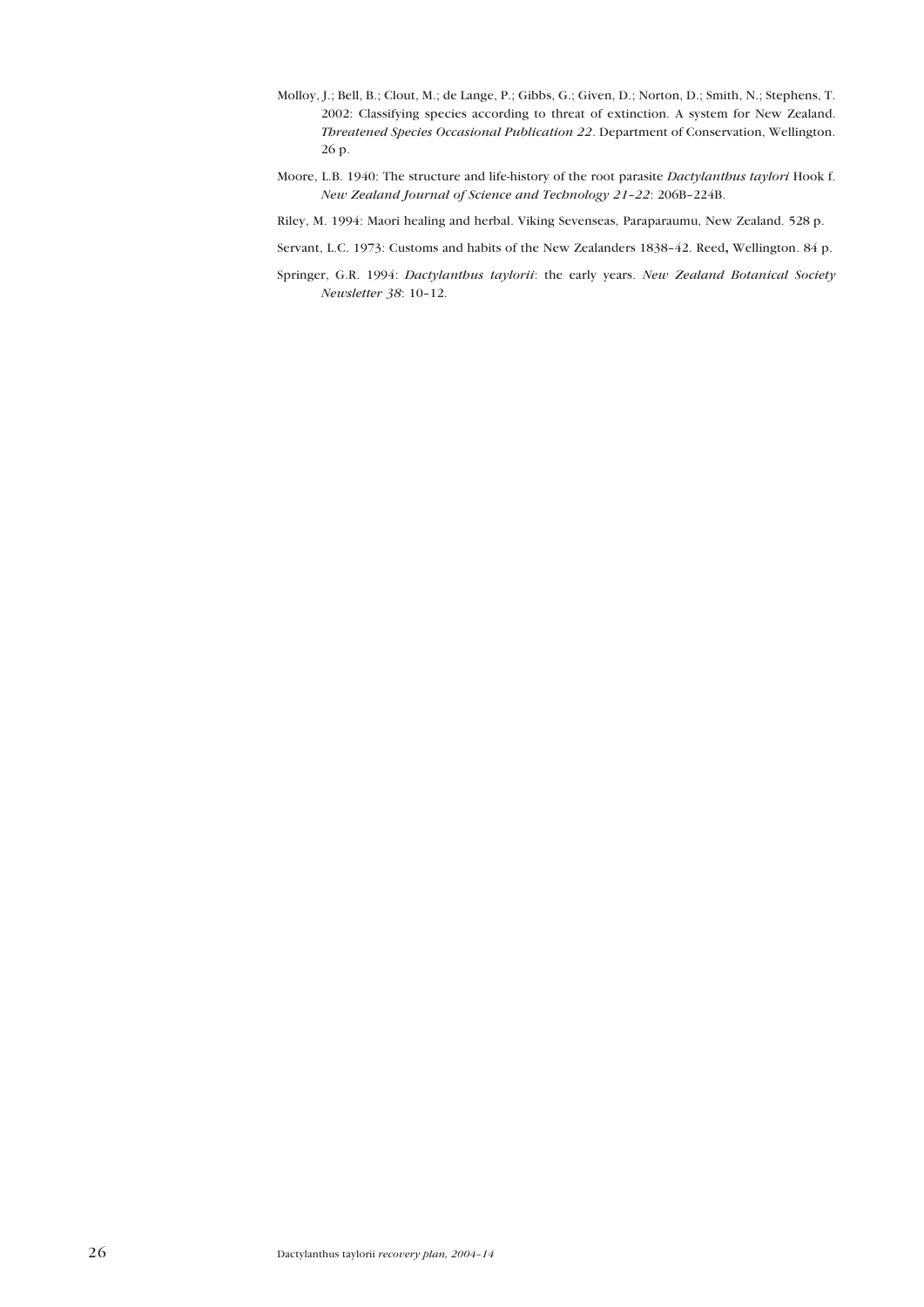# <span id="page-26-0"></span>Appendix 1

## PUTATIVE HOSTS FOR DACTYLANTHUS

| <b>BOTANICAL NAME</b>                   | <b>COMMON NAME</b>              |
|-----------------------------------------|---------------------------------|
| Aristotelia serrata                     | Wineberry / makamako            |
| Beilschmiedia tawa                      | Tawa                            |
| Brachyglottis repanda                   | Rangiora / bushman's friend     |
| Carpodetus serratus                     | Putaputaweta / marble leaf      |
| Coprosma arborea                        | Mamangi                         |
| Coprosma grandifolia                    | Kanono                          |
| Coprosma tayloriae                      | Small-leaved coprosma           |
| Coprosma tenuifolia                     | Wavy-leaved coprosma            |
| Coriaria arborea                        | Tutu                            |
| Geniostoma rupestre var. ligustrifolium | Hangehange                      |
| Hebe stricta                            | Koromiko                        |
| Hedycarpa arborea                       | Pigeonwood / porokaiwhiri       |
| Melicytus ramiflorus                    | Mahoe / whiteywood              |
| Myrsine australis                       | Mapou / red matipo              |
| Myrsine salicina                        | Toro                            |
| Nothofagus spp.                         | Beech spp.                      |
| Pittosporum ellipticum                  |                                 |
| Pittosporum eugenioides                 | Lemonwood / tarata              |
| Pittosporum ralphii                     |                                 |
| Pittosporum tenuifolium                 | Kohuhu / black matipo           |
| Pseudopanax anomalus                    |                                 |
| Pseudopanax arboreus                    | Fivefinger / puahou             |
| Pseudopanax colensoi                    | Mountain fivefinger / orihou    |
| Pseudopanax crassifolius                | Lancewood / horoeka             |
| Pseudopanax edgerleyi                   | Raukawa                         |
| Pseudopanax simplex                     | Haumakaroa                      |
| Pseudowintera colorata                  | Mountain horopito / pepper tree |
| Quintinia serrata                       | Tawheowheo                      |
| Schefflera digitata                     | Pate / seven finger             |
| Streblus beterophyllus                  | Turepo / milk tree              |
| Weinmannia racemosa                     | Kamahi                          |
|                                         |                                 |

\* Cheeseman (1914), but no gymnosperm has been confirmed as a host.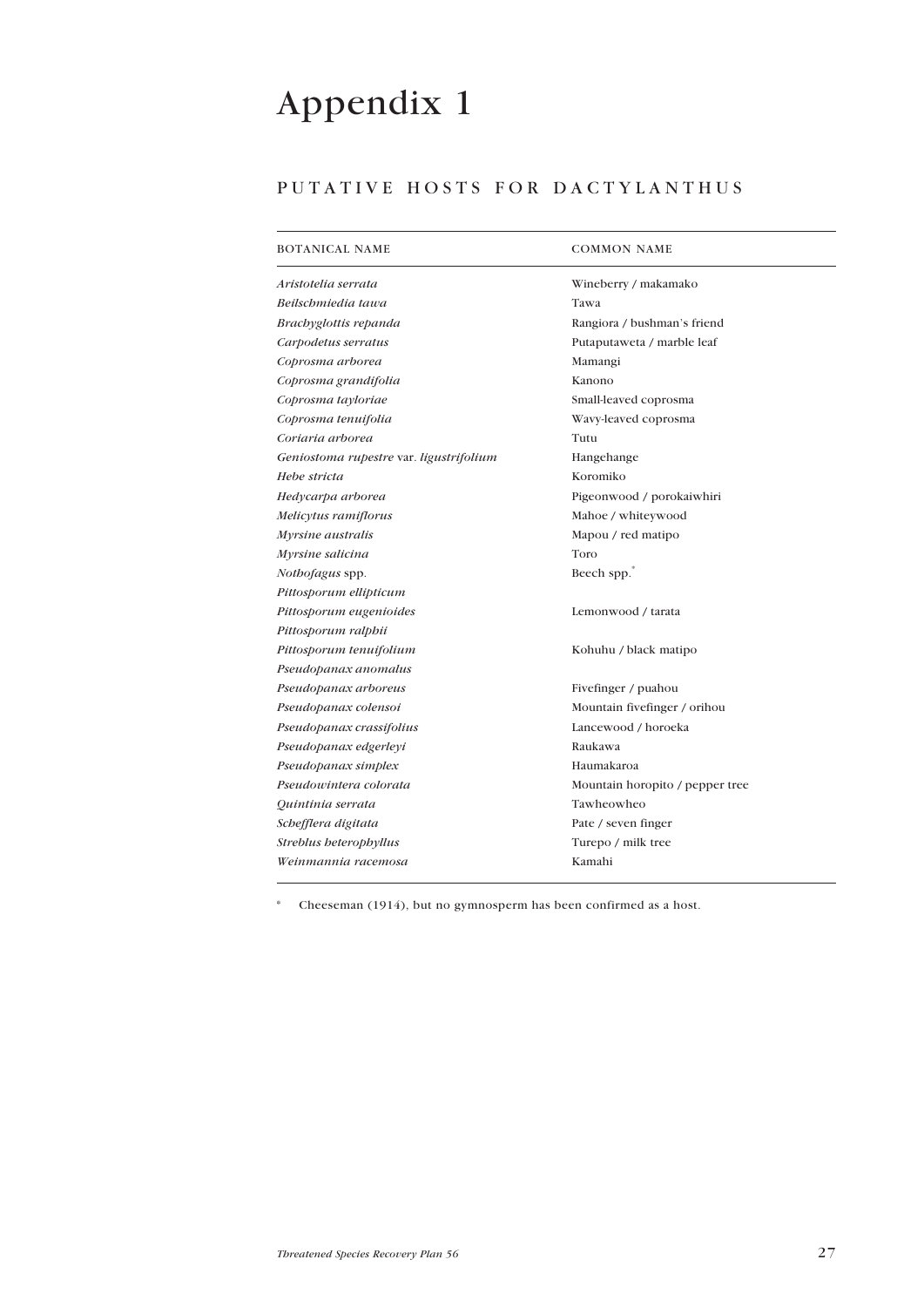# <span id="page-27-0"></span>Appendix 2

## SITES OF NATIONAL IMPORTANCE FOR DACTYLANTHUS

(As identified by the Dactylanthus Recovery Group at its 2003 meeting.)

| Puketi                  |  |  |  |
|-------------------------|--|--|--|
| Little Barrier Island   |  |  |  |
| Mount Pirongia          |  |  |  |
| Pikiariki               |  |  |  |
| Te Araroa               |  |  |  |
| Oropi                   |  |  |  |
| Waione                  |  |  |  |
| Te Kopia                |  |  |  |
| Waikaremoana            |  |  |  |
| Mahia                   |  |  |  |
| Kakaramea-Pihanga       |  |  |  |
| 100 Acre Bush           |  |  |  |
| <b>Tongariro Forest</b> |  |  |  |
| Parapara site           |  |  |  |
| Wairarapa               |  |  |  |
| Egmont                  |  |  |  |

This list includes: sites at the north, south, east, and west of the known range, the type locality, and populations that have the potential to meet the long term goal of this recovery plan. These were the priorities at the time of writing, and may change with new discoveries.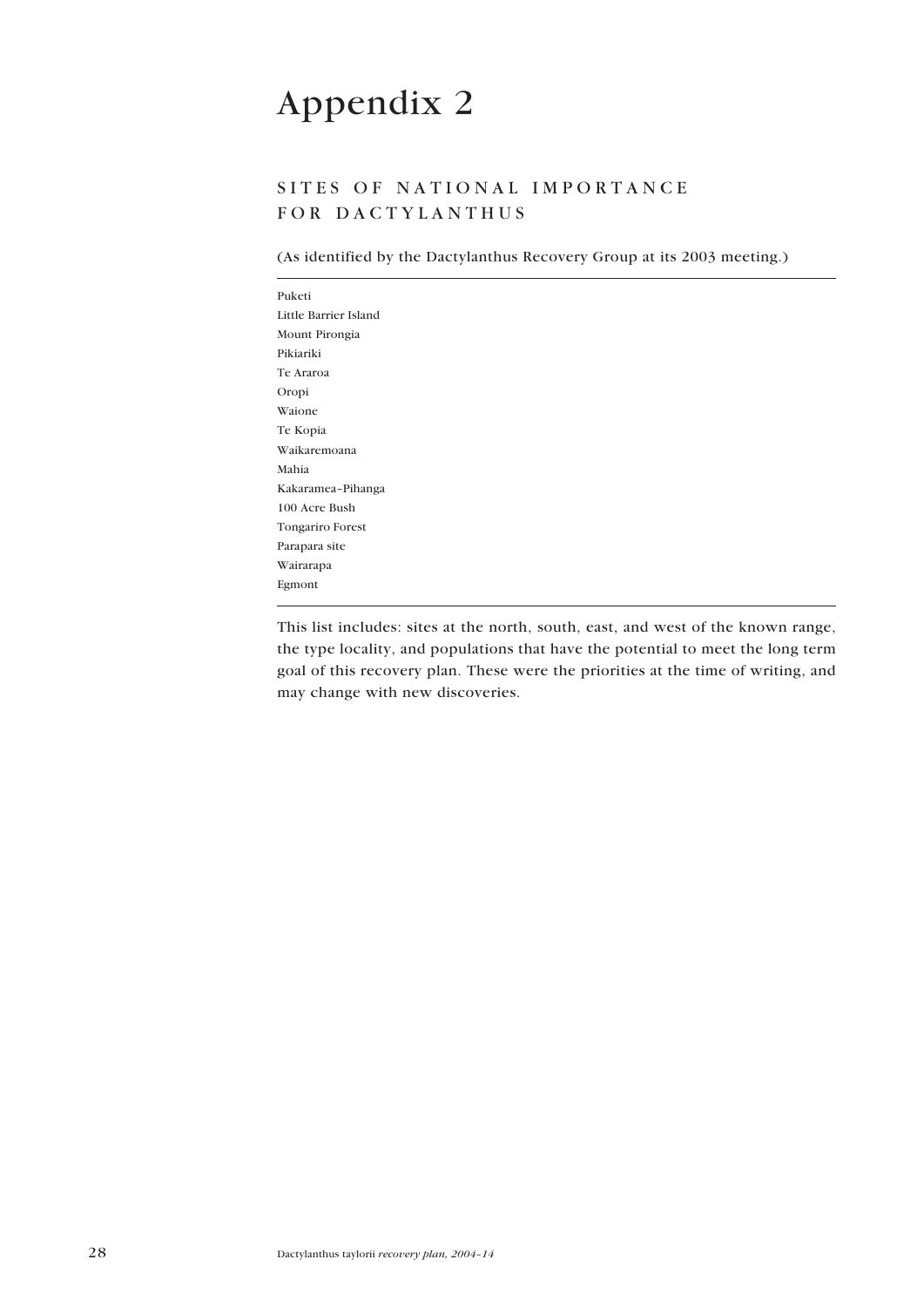## Recovery plans

This is one of a series of recovery plans produced by the Department of Conservation. Recovery plans are statements of the Department's intentions for the conservation of particular plants and animals for a defined period. In focusing on goals and objectives for management, recovery plans serve to guide the Department in its allocation of resources and to promote discussion amongst a wider section of the interested public.

After preparing a technical report which was refined by scientists and managers both within and outside the Department, a draft of this plan was sent to relevant Conservation Boards for comment. After further refinement, this plan was formally approved by the General Manager Operations (Northern) in August 2005. A review of this plan is due after 10 years  $(2014)$ , or sooner if new information leads to proposals for a significant change in direction. This plan will remain operative until a reviewed plan is in place.

The Department acknowledges the need to take account of the views of the tangata whenua and the application of their values in the conservation of natural resources. While the expression of these values may vary, the recovery planning process provides opportunities for consultation between the Department and the tangata whenua. Departmental Conservancy Kaupapa Atawhai Managers are available to facilitate this dialogue.

A Recovery Group has been established for *Dactylanthus taylorii*. This group consists of people with knowledge of the ecology and management needs of the species. The role of the Recovery Group is to achieve recovery of the species it represents through generation and provision of high quality technical advice. The Recovery Group prepared this plan in conjunction with people interested in, or affected by, this plan; or with an expert knowledge of the species. Comments and suggestions regarding conservation of *Dactylanthus taylorii* are welcome and should be directed to the Dactylanthus Recovery Group via any office of the Department or to the Terrestrial Conservation Unit (Threatened Species Science Section).